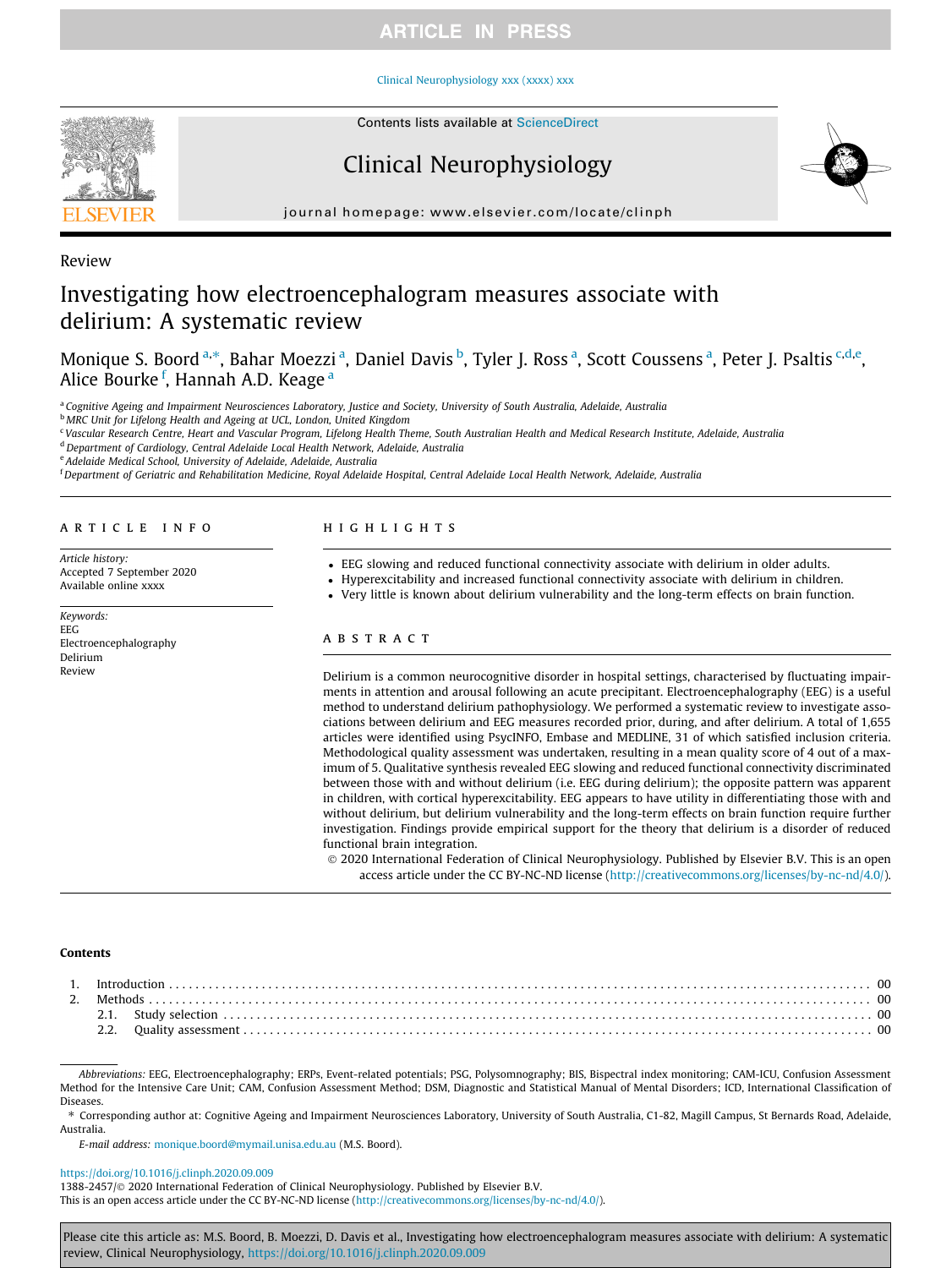M.S. Boord, B. Moezzi, D. Davis et al. Clinical Neurophysiology xxx (xxxx) xxx

| 2.3.        |        |  |  |  |  |  |  |  |
|-------------|--------|--|--|--|--|--|--|--|
|             |        |  |  |  |  |  |  |  |
| 3.1.        |        |  |  |  |  |  |  |  |
| 3.2.        |        |  |  |  |  |  |  |  |
| 3.3.        |        |  |  |  |  |  |  |  |
|             | 3.3.1. |  |  |  |  |  |  |  |
|             | 3.3.2. |  |  |  |  |  |  |  |
|             | 3.3.3. |  |  |  |  |  |  |  |
| 3.4.        |        |  |  |  |  |  |  |  |
| 3.5.        |        |  |  |  |  |  |  |  |
|             | 3.5.1. |  |  |  |  |  |  |  |
|             | 3.5.2. |  |  |  |  |  |  |  |
|             | 3.5.3. |  |  |  |  |  |  |  |
|             |        |  |  |  |  |  |  |  |
| 4.1.        |        |  |  |  |  |  |  |  |
|             |        |  |  |  |  |  |  |  |
|             |        |  |  |  |  |  |  |  |
| $5^{\circ}$ |        |  |  |  |  |  |  |  |
|             |        |  |  |  |  |  |  |  |
| Appendix A. |        |  |  |  |  |  |  |  |
|             |        |  |  |  |  |  |  |  |
|             |        |  |  |  |  |  |  |  |
|             | 4.2.   |  |  |  |  |  |  |  |

### 1. Introduction

Delirium is a neurocognitive disorder characterised by an acute and fluctuating disturbance in attention, awareness, and cognition due to a physiological condition [\(American Psychiatric Association,](#page-9-0) [2013\)](#page-9-0). Delirium is commonly observed in acute care settings and is most prevalent in older adults. Approximately one in four older adults develop delirium after a cardiac procedure ([Tilley et al.,](#page-11-0) [2018; Greaves et al., 2019](#page-11-0)), and approximately 15% in general hospital settings ([Welch et al., 2019](#page-11-0)). Delirium is associated with serious outcomes including cognitive decline ([Bickel et al., 2008; Davis](#page-10-0) [et al., 2017\)](#page-10-0), higher mortality ([Kiely et al., 2009\)](#page-10-0), and incident dementia [\(Davis et al., 2012\)](#page-10-0). There is growing literature theorizing delirium to be a disorder of reduced functional brain integration ([Sanders, 2011; van Dellen et al., 2014; Maldonado, 2017; Shafi](#page-11-0) [et al., 2017](#page-11-0)). There are multiple time-points at which electroencephalography (EEG) can be collected to consider in the context of delirium, from before an acute precipitant that may precede delirium, through to long term consequences. How EEG measures associate with delirium across these time-points are the focus of this review (see Fig. 1).

EEG is non-invasive and well tolerated, and offers excellent temporal resolution (in the order of milliseconds) ([Im, 2018\)](#page-10-0). EEG has been useful in studying functional brain activity, differentiating disease states, and has been used to study functional brain activity related to delirium and ageing ([Hosokawa et al., 2014;](#page-10-0) [Shafi et al., 2017\)](#page-10-0). Another advantage of EEG is that information characterising underlying brain activity can be extracted in multiple forms. Some of these different forms (measures) include absolute power, which is the amount of a specific frequency in the signal; relative power which is the proportion of each frequency band in the signal; event related potentials (ERPs) which are components of event-locked brain activity; evoked potentials such as heartbeat evoked potential which are EEG voltages synchronised to the heart beat; functional connectivity which are statistical dependencies between remote brain regions; polysomnography (PSG) which records EEG during sleep alongside other physiological measures such as electrooculography and electromyography; and bispectral index monitoring (BIS), which is a quantitative EEG method that assesses the level of consciousness during anaesthesia [\(Vaughn and Giallanza, 2008; Bastos and Schoffelen, 2015;](#page-11-0) [Schuller et al., 2015; Im, 2018](#page-11-0)).



Fig. 1. Framework applied in our investigation of how EEG measures associate with delirium across time. Created with BioRender.com.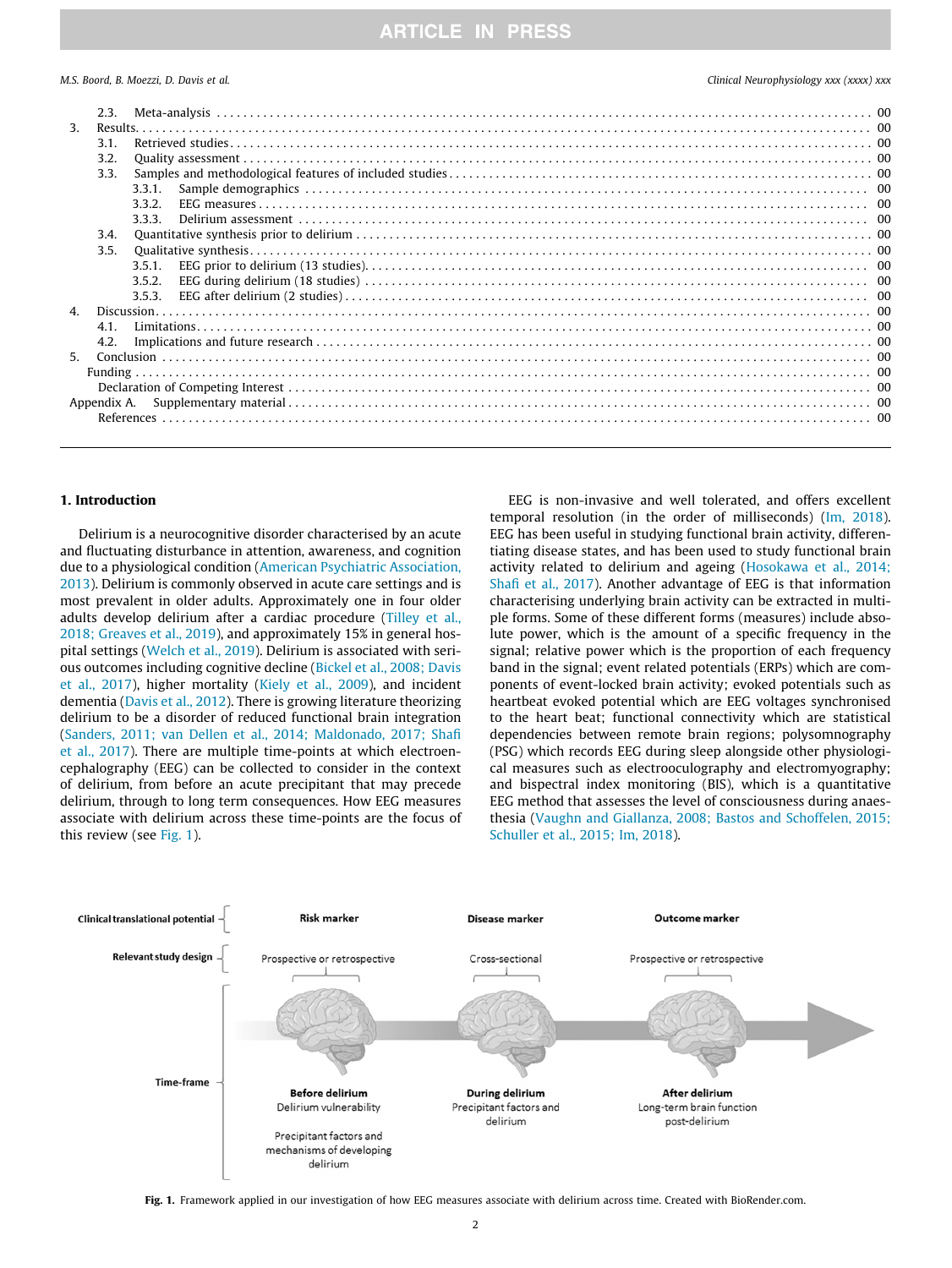Previous systematic reviews have either (1) summarised studies in which EEG was recorded during a delirium episode [\(van](#page-11-0) [der Kooi et al., 2012](#page-11-0)), or (2) summarised EEG associations with delirium risk factors, and EEG during delirium [\(van Montfort](#page-11-0) [et al., 2019\)](#page-11-0). [van der Kooi et al \(2012\)](#page-11-0) aimed to identify which EEG parameter during an episode of delirium or shortly after (maximum of 24 h after a diagnosis of delirium) differentiated those with and without delirium. Relative theta power was significantly increased in patients with delirium compared to those without delirium ([van der Kooi et al., 2012\)](#page-11-0). [van Montfort et al \(2019\)](#page-11-0) reported that delirium vulnerability was associated with less connected and efficient structural and functional brain networks, characterised by decreased EEG functional connectivity strength (asymmetry of phase difference between two signals) and efficiency (integrative information processing) in the alpha frequency band [\(van Montfort et al., 2019](#page-11-0)).

The aim of the current systematic review was to summarise the literature on EEG associations with delirium across the entire range of clinically relevant time points, namely: prior to delirium, during delirium, and after delirium. Determining these associations will have theoretical (in terms of further refining the understanding of the biological basis of delirium; [Maldonado, 2017\)](#page-10-0) and clinical (in terms of identifying vulnerability and informing care and prognosis) applications.

#### 2. Methods

#### 2.1. Study selection

We followed the Preferred Reporting Items for Systematic Reviews and Meta-analyses (PRISMA) guidelines [\(Liberati et al.,](#page-10-0) [2009](#page-10-0)). Searches were conducted in PsychINFO, MEDLINE and Embase on the 9th of January 2019, using the terms: (EEG OR PSG OR electroencephalography OR polysomnography OR ''evoked potential" OR ''evoked-potential" OR ERP OR ''event-related potential" OR ''event related potential") AND deliri\*. Inclusion criteria were peer-reviewed articles written in English, human subjects, any EEG measure including PSG or ERPs, present a statistical association of an EEG measure with delirium, and an operationalised definition of delirium. Only articles published after 1980 were considered due to there being no standardised definition of delirium prior to 1980 ([European Delirium et al., 2014](#page-10-0)). Covidence (Covidence, 2018) was used by two reviewers (M.S.B and B.M). The following data were extracted: participant demographics (age, gender, and sample size), country, delirium assessment, EEG measure, time of EEG, and major findings including: statistical association between delirium and EEG measure, and inferential statistics to be included in the quantitative synthesis (meta-analysis).

#### 2.2. Quality assessment

To assess for study quality, an adapted tool was developed combining relevant items from two existing checklists (checklist for analytical cross-sectional studies and checklist for prevalence studies) from the Joanna Briggs Institute [\(Moola et al., 2017\)](#page-10-0). Items covered the reporting of study subjects and setting, inclusion criteria, employment of a standard and reliable measurement of delirium, use of valid EEG measures, and appropriate statistical analyses. Study quality was assessed by two authors (MSB and TJR) and conflicts were resolved by consensus. Greater overall study design and reporting quality was indexed by higher scores (range 0–5).

#### 2.3. Meta-analysis

A meta-analysis was only possible in a small sub-set of the identified studies reporting minutes in burst suppression prior to delirium, as there was too much variability in other EEG measures in our time-points. We chose to quantitatively analyse studies relating minutes in burst suppression and delirium as they were sufficiently consistent in terms of participants, measures, and outcomes, and were reported reliably during one time-point ([Haidich,](#page-10-0) [2010; Higgins et al., 2019\)](#page-10-0). Comprehensive Meta-Analysis version 3.0 ([Borenstein et al., 2013\)](#page-10-0) was used to calculate a pooled effect size using a random effects model. The  $I^2$  statistic was used to measure heterogeneity, and was classified as low (25%-50%), moderate (50%-75%), and high (>75%) based on previously described criteria ([Higgins et al., 2003\)](#page-10-0), and revealed high heterogeneity driven by extreme variability in minutes in burst suppression (5–107 minutes). Visual inspection of the funnel plot (Supplementary Fig. 1) revealed asymmetry, but due to the small number of included studies publication bias was not formally assessed.

#### 3. Results

#### 3.1. Retrieved studies

[Fig. 2](#page-3-0) illustrates the process of study selection, from initial screening to final inclusion. Overall, 1598 unique articles were screened, with 31 articles eventually included. Key characteristics of these papers, including delirium and EEG measures and sample sizes are provided in [Tables 1–3,](#page-4-0) summarised relative to the timepoint that EEG was measured.

#### 3.2. Quality assessment

Overall, the 31 included studies were of good quality, with a mean score of 4 (SD = 0.9), with scores ranging from 1 to 5 (see [Tables 1–3](#page-4-0) for individual study information).

#### 3.3. Samples and methodological features of included studies

#### 3.3.1. Sample demographics

The number of participants across studies was 5,609 with a median sample size of 62. 13 out of 31 studies were conducted in the United States; 10 from Germany; 4 from the Netherlands; 1 from France; 1 from Finland; 1 from Australia and 1 from Japan. The largest study was a randomised control trial consisting of 1155 patients ([Radtke et al., 2013\)](#page-10-0).

#### 3.3.2. EEG measures

The most commonly reported EEG measures were relative power (8/31 studies), functional connectivity (4/31 studies), and BIS (9/31 studies) characterised by either burst suppression (minimal or isoelectric activity) or BIS values (range 0–100, <60 generally represents anaesthetic state, 90–100 represent full alertness) ([Andresen et al., 2014\)](#page-9-0). Delta (between 0.5 and 4 Hz), theta (between 3.5 and 8 Hz), and alpha (between 7.5 and 14 Hz) frequency bands were the most commonly reported. Seven studies using traditional EEG measures did not explicitly detail frequency bands. Half of the included studies used the international 10/20 system montage. BIS studies did not utilise a specific montage. The number of electrodes utilised in the studies ranged from one to 64.

#### 3.3.3. Delirium assessment

The most frequent diagnostic tools to assess delirium was the Confusion Assessment Method for the Intensive Care Unit (CAM-ICU) (16/31 studies), or versions III to V of the Diagnostic and Sta-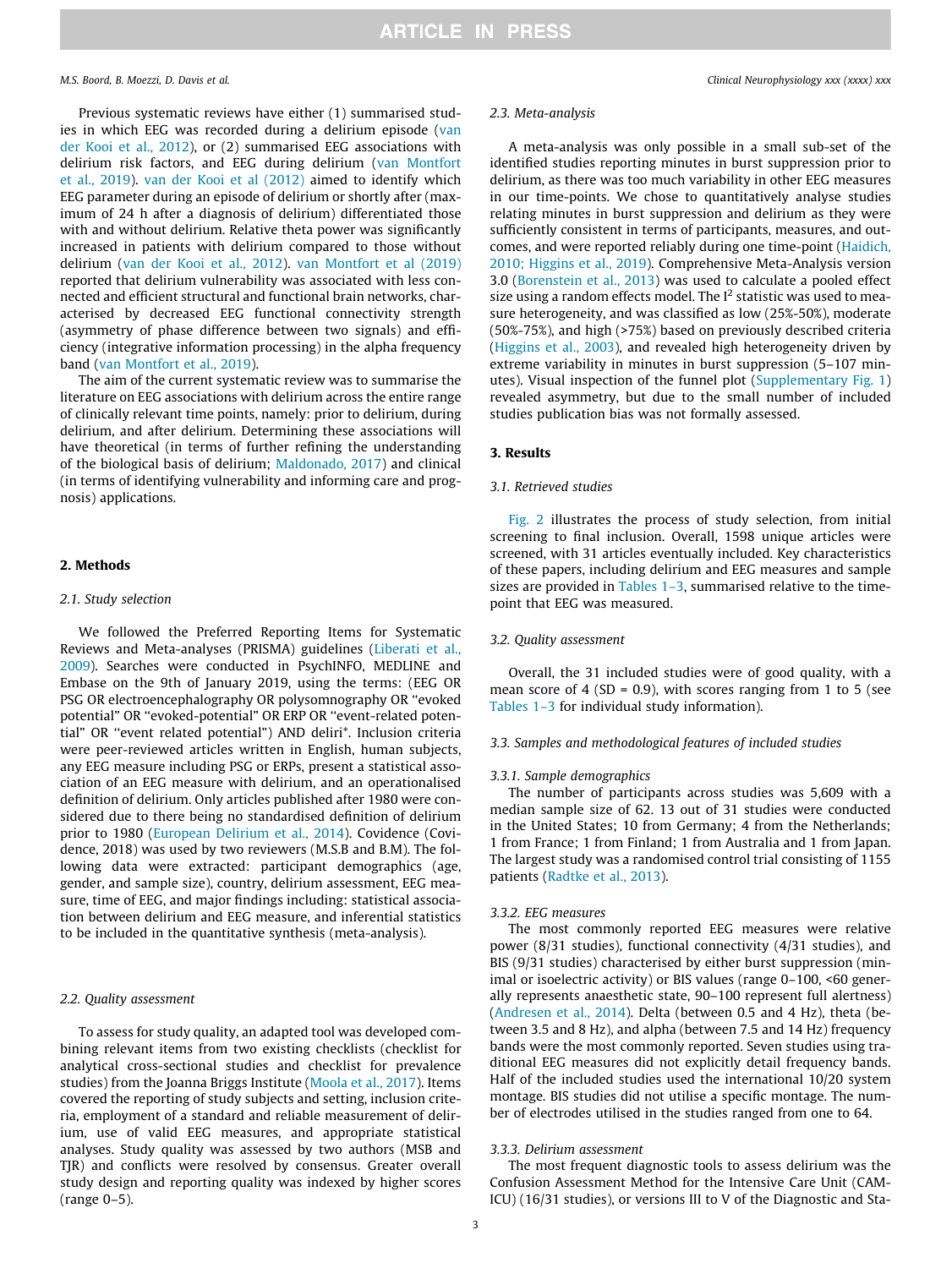<span id="page-3-0"></span>M.S. Boord, B. Moezzi, D. Davis et al. Clinical Neurophysiology xxx (xxxx) xxx



Fig. 2. PRISMA flowchart demonstrating the article selection process. Databases searched included PsycINFO, MEDLINE and Embase.

tistical Manual of Mental Disorders (DSM) (10/31 studies). Other methods of diagnosis included the Confusion Assessment Method (CAM) (2/31 studies), or DSM criteria in conjunction with a standardised tool (3/31 studies). Three other studies used psychiatrist evaluation, paediatric assessment of emergence delirium score, and their own classification. The tools used to assess delirium severity was the Delirium Rating Scale-Revised-98 (2/31 studies) and the Delirium Rating Scale (1/31 studies). Although the CAM-ICU is a screening tool, we have taken positive CAM-ICU a diagnosis of delirium for the purpose of this review. Eleven studies did not explicitly state who conducted the delirium assessment, but for those that did, assessment was performed by trained personnel including: research nurses, psychiatrists, study staff, geriatricians, neurologists, and physicians; typically using DSM or International Classification of Diseases (ICD) criteria.

#### 3.4. Quantitative synthesis prior to delirium

For the four included studies, a small effect size was found for the positive association between minutes in burst suppression and delirium (pooled  $r = 0.22$  [95% CI 0.2–0.4],  $p = .03$ ). Patients who developed delirium were found to spend 0.5 more minutes in burst suppression than those who did not develop delirium (95% CI 0.03–0.96, p = .04) [\(Andresen et al., 2014; Soehle et al.,](#page-9-0) [2015; Fritz et al., 2016; Muhlhofer et al., 2017](#page-9-0)).

### 3.5. Qualitative synthesis

### 3.5.1. EEG prior to delirium (13 studies)

The main findings for EEG prior to delirium are shown in [Table 1,](#page-4-0) reporting differences between those who did and did not go on to develop delirium. Studies measuring EEG prior to an acute precipitant reported no significant differences in relative delta power ([Numan et al., 2019](#page-10-0)) or EEG hemispheric asymmetry ([Soehle](#page-11-0) [et al., 2015\)](#page-11-0) in patients who went on to develop delirium.

Studies measuring EEG during an acute precipitant i.e. surgery, anaesthesia, or sepsis reported no significant association between background activity, burst suppression, or suppressed background activity [\(Schramm et al., 2017\)](#page-11-0) and BIS values ([Sieber et al., 2010;](#page-11-0) [Soehle et al., 2015\)](#page-11-0) with incident delirium. Significant findings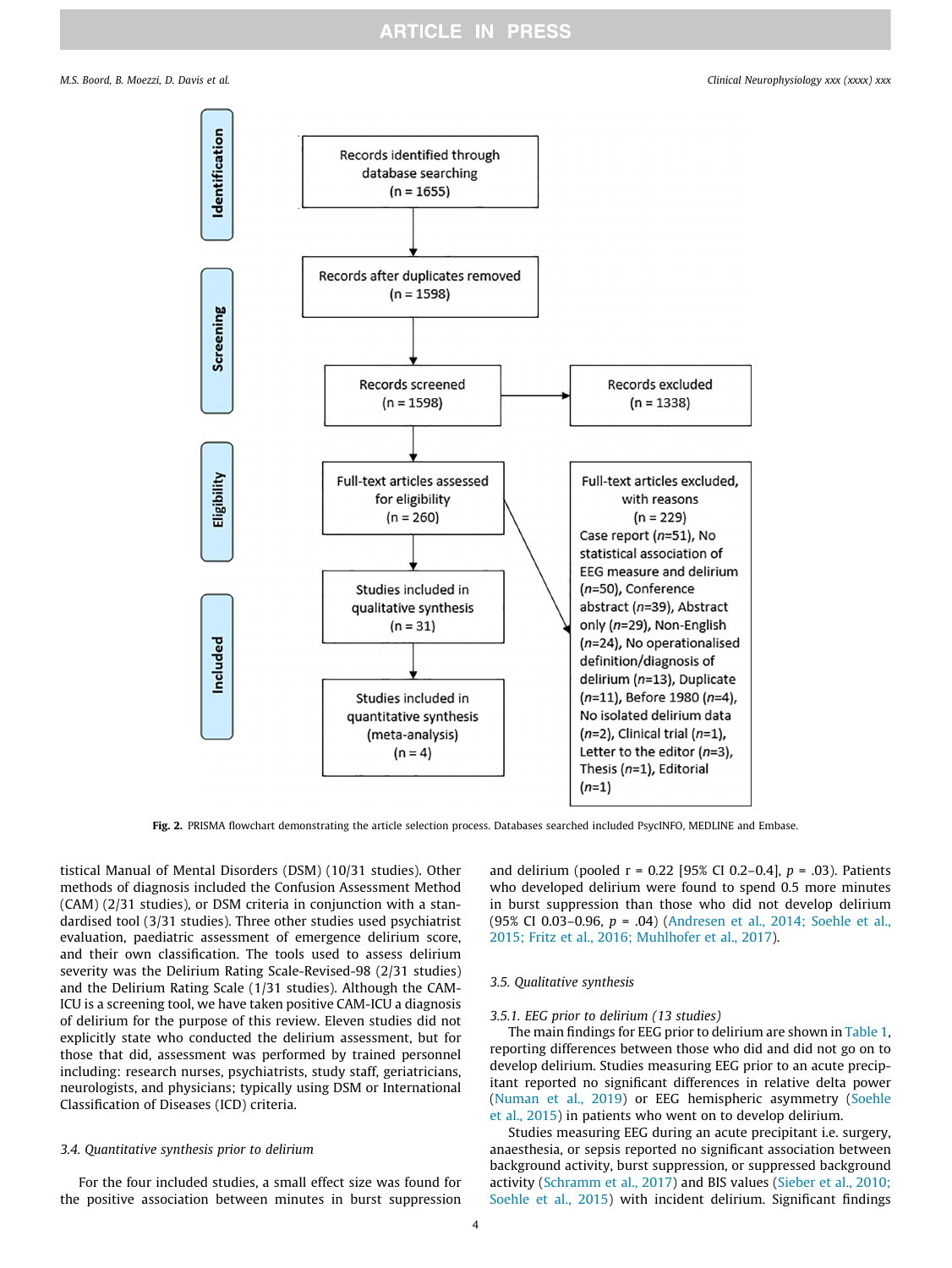## <span id="page-4-0"></span>M.S. Boord, B. Moezzi, D. Davis et al. **Clinical Neurophysiology xxx (xxxx)** xxx

### Table 1

Key study characteristics of studies measuring EEG prior to delirium.

| Study                         | Sample characteristics                                                                                                                                                                                                                                       | Study<br>quality | Delirium outcome<br>and measure                                                          | <b>EEG</b> characteristics                                                                                                                                                                                                                    | Main findings relative to the<br>presence of delirium                                                           |
|-------------------------------|--------------------------------------------------------------------------------------------------------------------------------------------------------------------------------------------------------------------------------------------------------------|------------------|------------------------------------------------------------------------------------------|-----------------------------------------------------------------------------------------------------------------------------------------------------------------------------------------------------------------------------------------------|-----------------------------------------------------------------------------------------------------------------|
| Andresen<br>et al.<br>(2014)  | Participants $n = 69$ mechanically<br>ventilated ICU patients<br>Delirium $n = 42$ , non-delirious<br>matched control $n = 27$<br>Age = $57(6.4)$                                                                                                            | 5/5              | Outcome:<br>Incidence<br>Measure: CAM-ICU                                                | 4-channel BIS<br>Unspecified montage<br><b>Burst suppression</b><br>Percent of previous 63-second epoch that is<br>isoelectric                                                                                                                | ↑Time in burst suppression                                                                                      |
| Azabou<br>et al.<br>(2015)    | $Sex (F) = 48%$<br>Country: USA<br>Participants $n = 110$ (septic shock<br>$n = 45$ , severe sepsis $n = 37$ , systemic<br>inflammatory response syndrome<br>$n = 28$<br>Delirium $n = 22$ , non-delirious<br>matched control $n = 42$ , sedated<br>$n = 46$ | 5/5              | Outcome: Presence<br>Measure: CAM-ICU                                                    | 11-channel EEG<br>10/20 montage<br>20-minute recording<br>Synek & Young EEG classification scale<br>Delta power (did not state if relative or<br>absolute)                                                                                    | ↑Electrographic seizures<br>$\uparrow$ Slowing                                                                  |
| Fritz et al.<br>(2016)        | Age = $63.8(18.1)$<br>$Sex (F) = 29%$<br>Country: USA<br>Participants $n = 619$ receiving<br>general anaesthesia<br>Delirium $n = 162$ , non-delirious<br>matched control $n = 457$<br>Age = $62(14)$<br>$Sex (F) = 36%$                                     | 5/5              | Outcome: Presence<br>Measure: CAM-ICU                                                    | 1-channel BIS<br>Unspecified montage<br>Measured continuously throughout surgery<br><b>Burst suppression</b><br>Percent of preceding 63 seconds for which<br>EEG was electrically suppressed                                                  | BIS values $<$ 20<br>$\uparrow$ Time in burst suppression                                                       |
| Fritz et al.<br>(2018)        | Country: USA<br>Participants $n = 618$ undergoing<br>elective surgery<br>Delirium $n = 162$ , non-delirious<br>matched control $n = 456$<br>Age = $62$ (range $18-92$ )<br>$Sex (F) = 36%$<br>Country: USA                                                   | 5/5              | Outcome: Presence<br>Measure: CAM-ICU                                                    | 1-channel BIS<br>Monitored continuously throughout<br>surgery<br><b>Burst suppression</b><br>Percentage of preceding 63 seconds for<br>which the EEG amplitude was $<$ 5<br>microvolts, captured once per minute                              | Presence of burst suppression                                                                                   |
| Hesse et al.<br>(2018)        | Participants $n = 626$ receiving<br>general anaesthesia<br>Delirium $n = 125$ , non-delirious<br>matched control $n = 501$<br>Age = $56.9(6.9)$<br>$Sex (F) = 39%$<br>Country: USA                                                                           | 4/5              | Outcome: Presence<br>Measure: CAM-ICU                                                    | BIS (electrode number unspecified)<br>Recorded throughout surgery<br><b>Burst suppression</b><br>10 second episodes (episode defined as<br>burst suppression if one bursting period<br>could be detected between two suppression<br>episodes) | Presence of burst suppression                                                                                   |
| Koch et al.<br>(2018)         | Participants $n = 62$ children<br>undergoing planned surgery<br>Delirium $n = 27$ , non-delirious<br>matched control $n = 35$<br>Age = $3.8(2.7)$<br>$Sex (F) = 40.3%$<br>Country: Germany                                                                   | 5/5              | Outcome: Presence<br>Measure: Paediatric<br>assessment of<br>emergence<br>delirium score | 4-channel EEG<br>Recorded from before start of anaesthesia<br>until end of anaesthesia<br>Epoch and amount of data not specified<br>Epileptiform discharges, DSP, PSR, PED and<br>SSP patterns                                                | ↑Epileptiform discharges<br>(rhythmic polyspikes, periodic<br>epileptiform discharges and delta<br>with spikes) |
| Martin<br>et al.<br>(2014)    | Participants n = 12 children during<br>emergence of anaesthesia<br>Delirium n = 5, non-delirious normal<br>control n = 7<br>Age = control median $6.6(0.8)$ ,<br>delirium median 5.7 (0.9)<br>$Sex (F) = 25%$<br>Country: Australia                          | 3/5              | Outcome: Presence<br>Measure: Authors<br>own classification                              | 64-channel EEG<br>10/5 montage<br>Recorded before discontinuation of<br>anaesthetic<br>Five-minute time bins<br>Functional connectivity (Global efficiency<br>and global coherence)                                                           | ↑ Frontal region global efficiency<br>Diffused mixed alpha and beta<br>connectivity                             |
| Muhlhofer<br>et al.<br>(2017) | Participants $n = 41$ undergoing<br>general anaesthesia<br>Delirium $n = 7$ , non-delirious control<br>$n = 34$<br>Age = $62.3(8.6)$<br>$Sex (F) = 51.2%$                                                                                                    | 5/5              | Outcome: Presence<br>Measure: CAM                                                        | 4-channel BIS<br>$10/20$ system<br>Recorded during surgery<br>30-second epochs<br>Burst suppression indicated by percentage<br>of complete EEG suppression during one<br>minute                                                               | ↑Time in burst suppression                                                                                      |
| Numan<br>et al.<br>(2019)     | Country: USA<br>Participants $n = 159$ undergoing<br>surgery<br>Delirium $n = 29$ , possible delirium<br>$n = 26$ , non-delirious matched<br>control $n = 104$<br>Age = $76.9(6.2)$<br>$Sex (F) = 33.3%$                                                     | 5/5              | Outcome: Presence<br>Measure: DRS-R-<br>98, CAM-ICU                                      | 3-channel EEG<br>10/20 montage<br>5-minute recording<br>60 seconds artefact free data selected<br>Relative delta power                                                                                                                        | n.s. Relative delta power                                                                                       |
| Radtke<br>et al.<br>(2013)    | Country: Netherlands<br>Participants $n = 1155$ for general<br>anaesthesia (BIS guided $n = 575$ , BIS<br>blinded $n = 580$ )                                                                                                                                | 5/5              | Outcome: Presence<br>Measure: DSM-IV                                                     | 2-channel BIS<br>Unspecified montage<br>Data recorded at minimum intervals of 1                                                                                                                                                               | BIS values $<$ 20                                                                                               |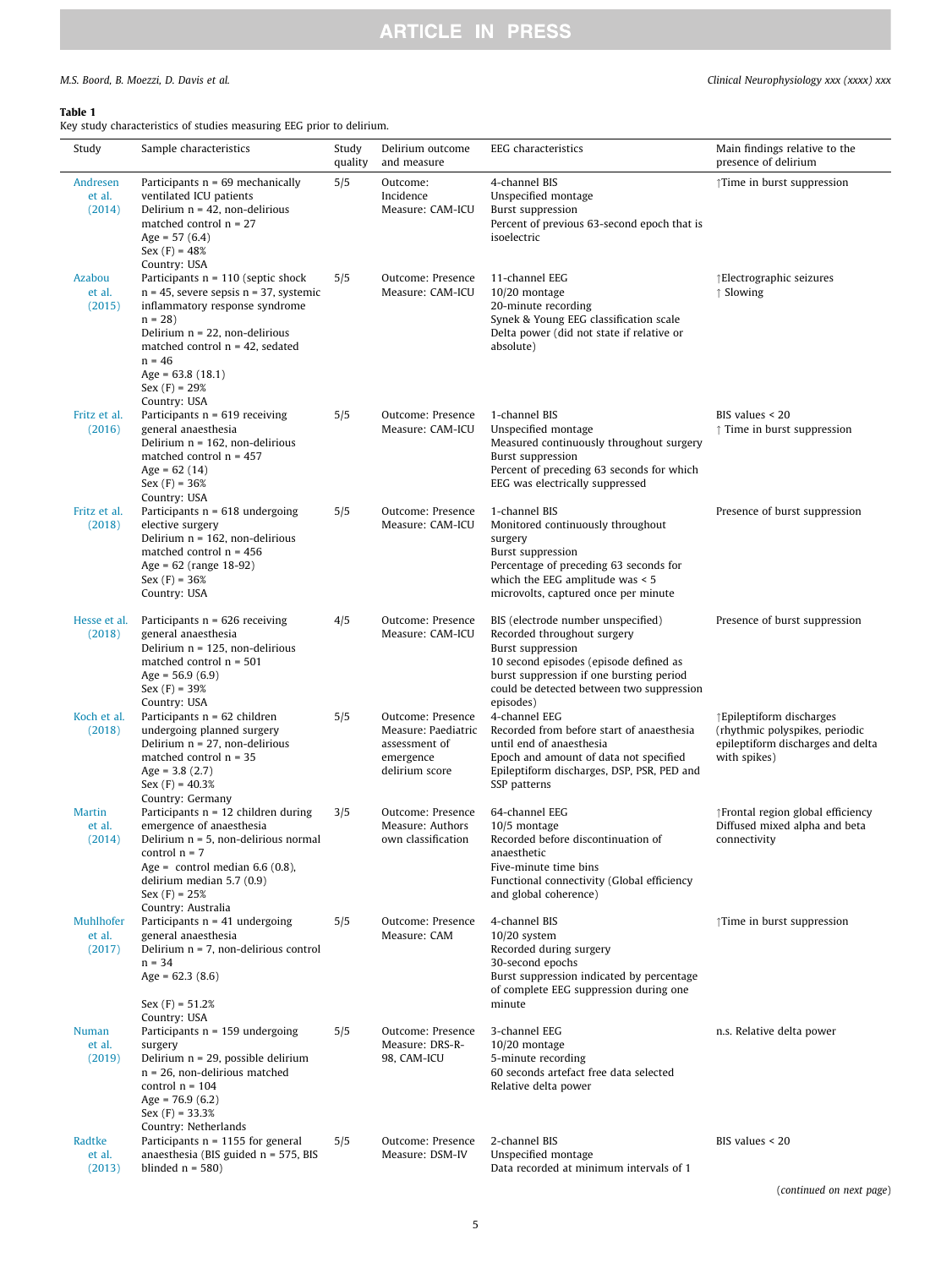#### Table 1 (continued)

| Study                       | Sample characteristics                                                                                                                                                                                                               | Study<br>quality | Delirium outcome<br>and measure                        | EEG characteristics                                                                                                                                                                                                                                                  | Main findings relative to the<br>presence of delirium                               |
|-----------------------------|--------------------------------------------------------------------------------------------------------------------------------------------------------------------------------------------------------------------------------------|------------------|--------------------------------------------------------|----------------------------------------------------------------------------------------------------------------------------------------------------------------------------------------------------------------------------------------------------------------------|-------------------------------------------------------------------------------------|
|                             | Delirium $n = 219$ , non-delirious<br>control $n = 936$<br>Age = $69.9(6.4)$<br>$Sex (F) = 46.1%$<br>Country: Germany                                                                                                                |                  |                                                        | minute<br><b>BIS</b> values                                                                                                                                                                                                                                          |                                                                                     |
| Schramm<br>et al.<br>(2017) | Participants n = 50 ICU patients<br>Delirium $n = 19$ , non-delirious<br>matched control $n = 31$<br>Age = $63(19)$<br>$Sex (F) = 30%$<br>Country: Germany                                                                           | 4/5              | Outcome:<br>Incidence<br>Measure: CAM-ICU              | 10-channel EEG<br>10/20 montage<br>24-h recording<br>Epochs not specified<br>Classified by severity based on predominant<br>waveform grave I t o V                                                                                                                   | n.s. Background activity, burst<br>suppression or suppressed<br>background activity |
| Sieber<br>et al.<br>(2010)  | Patients $n = 114$ undergoing hip<br>fracture repair (deep sedation $n = 57$ ,<br>light sedation $n = 57$ )<br>Delirium $n = 34$ , non-delirious<br>matched control $= 80$<br>Age = $81.5(7.1)$<br>$Sex (F) = 72.8%$<br>Country: USA | 5/5              | Outcome: Presence<br>Measure: CAM                      | 4-channel BIS<br>Unspecified montage<br>Amount of data unspecified<br><b>BIS</b> values                                                                                                                                                                              | n.s. BIS values                                                                     |
| Soehle<br>et al.<br>(2015)  | Participants $n = 81$ undergoing<br>cardiac surgery<br>Delirium $n = 26$ , non-delirious<br>matched control $n = 55$<br>Age = $72.9(6.2)$<br>$Sex (F) = 29.6%$<br>Country: Germany                                                   | 4/5              | Outcome:<br>Incidence<br>Measure: CAM-ICU<br>flowchart | 2-channel BIS<br>Unspecified montage<br>Sampled in 5-second intervals<br>Burst suppression ratio defined as<br>percentage of epochs in previous 63<br>seconds that are suppressed<br>BIS values, burst suppression, EEG<br>asymmetry (In total power within 0-30 Hz) | ↑Time in burst suppression<br>n.s. Hemispheric asymmetry<br>n.s. BIS values         |

Note. Age = mean (standard deviation) unless stated otherwise.

" indicates statistically significant increase; ;indicates statistically significant decrease; n.s. indicates non-significant relationship between delirium and EEG measure. CAM-ICU = Confusion Assessment Method for Intensive Care Unit; BIS = Bispectral Index Monitoring; EEG = Electroencephalogram; DRS-R-98 = Delirium Rating Scale-Revised-98; DSV-IV = Diagnostic and Statistical Manual of Mental Disorders 4th Edition; DSP = delta with spikes; PSR = rhythmic polyspikes; periodic epileptiform discharges; SSP = suppression with spikes; ICU = Intensive Care Unit; USA = United States of America.

were that those who developed incident delirium displayed more electrographic seizures and EEG slowing (indexed by Synek grade  $\geq$  3, and Young grade > 1) ([Azabou et al., 2015\)](#page-9-0), displayed presence of burst suppression ([Fritz et al., 2018; Hesse et al.,](#page-10-0) [2018\)](#page-10-0), and recorded BIS values < 20 ([Radtke et al., 2013; Fritz](#page-10-0) [et al., 2016](#page-10-0)). Two studies in children reported that incident delirium was significantly associated with higher mean global efficiency in frontal networks and diffused mixed alpha and beta activity ([Martin et al., 2014\)](#page-10-0), and rhythmic poly-spikes characterised by generalised and synchronised distribution of high amplitude rhythmic bursts ([Seneviratne et al., 2017](#page-11-0)), periodic epileptiform discharges, and delta with spikes ([Koch et al., 2018](#page-10-0)).

#### 3.5.2. EEG during delirium (18 studies)

The main findings for EEG during delirium are shown in [Table 2,](#page-6-0) reporting differences between those with and without delirium. The most consistent pattern of findings was EEG slowing characterised by increased delta and theta power, along with reductions in graph theoretical measures of functional connectivity. Note that in clinical settings, EEG slowing is typically characterised by increases in delta and theta power and triphasic waves, but less common measures of slowing clinically include reductions in alpha and beta power. Somatosensory evoked potential conduction was also significantly reduced in those who developed delirium. Severity of delirium was weakly correlated to relative delta power ([Numan et al., 2019](#page-10-0)). Increased waking delta power and decreased delta power during sleep also was associated with greater delirium severity [\(Evans et al., 2017\)](#page-10-0).

#### 3.5.3. EEG after delirium (2 studies)

The main findings for EEG after delirium are shown in [Table 3,](#page-8-0) reporting differences between those who did or did not previously experience delirium. One year following hospitalisation, those who

experienced delirium had increased delta and theta power and a decrease in alpha power, as compared to those who did not experience delirium ([Katz et al., 2001\)](#page-10-0). Theta power was found to be higher in those who experienced delirium, as compared to those who did not, four months after hospitalisation [\(Katz et al., 1991\)](#page-10-0).

### 4. Discussion

This review systematically identified 31 papers assessing associations between EEG measures and delirium across three key time-points. EEG slowing and reduced functional connectivity is apparent during a delirium episode. It was observed that children appear to display the opposite patterns to older adults. Here we have extended previous approaches [\(van der Kooi et al., 2012;](#page-11-0) [van Montfort et al., 2019](#page-11-0)) by summarizing EEG measures relative to time (prior, during, and after delirium).

Characterising neural vulnerability to delirium prior to an acute precipitant is an important but under-investigated area requiring further research, as it excludes precipitant and delirium factors from the EEG. Delirium is theorised as a disorder of brain (dis)integration or a disconnection syndrome, characterised by disintegration or breakdown of networks within the brain [\(Sanders, 2011;](#page-11-0) [Maldonado, 2017; Shafi et al., 2017\)](#page-11-0). Network connectivity prior to delirium and its precipitating factors has been implicated in delirium vulnerability. It's hypothesised that non-modifiable risk factors for delirium such as age influence the baseline level of network connectivity, and that modifiable risk factors provoking delirium e.g. inflammation, further breakdown this network connectivity ([Sanders, 2011\)](#page-11-0). Establishing neural markers of delirium vulnerability is of high importance, not only for refining the neurobiological basis of delirium, but for care and prognosis of those at high risk for developing delirium.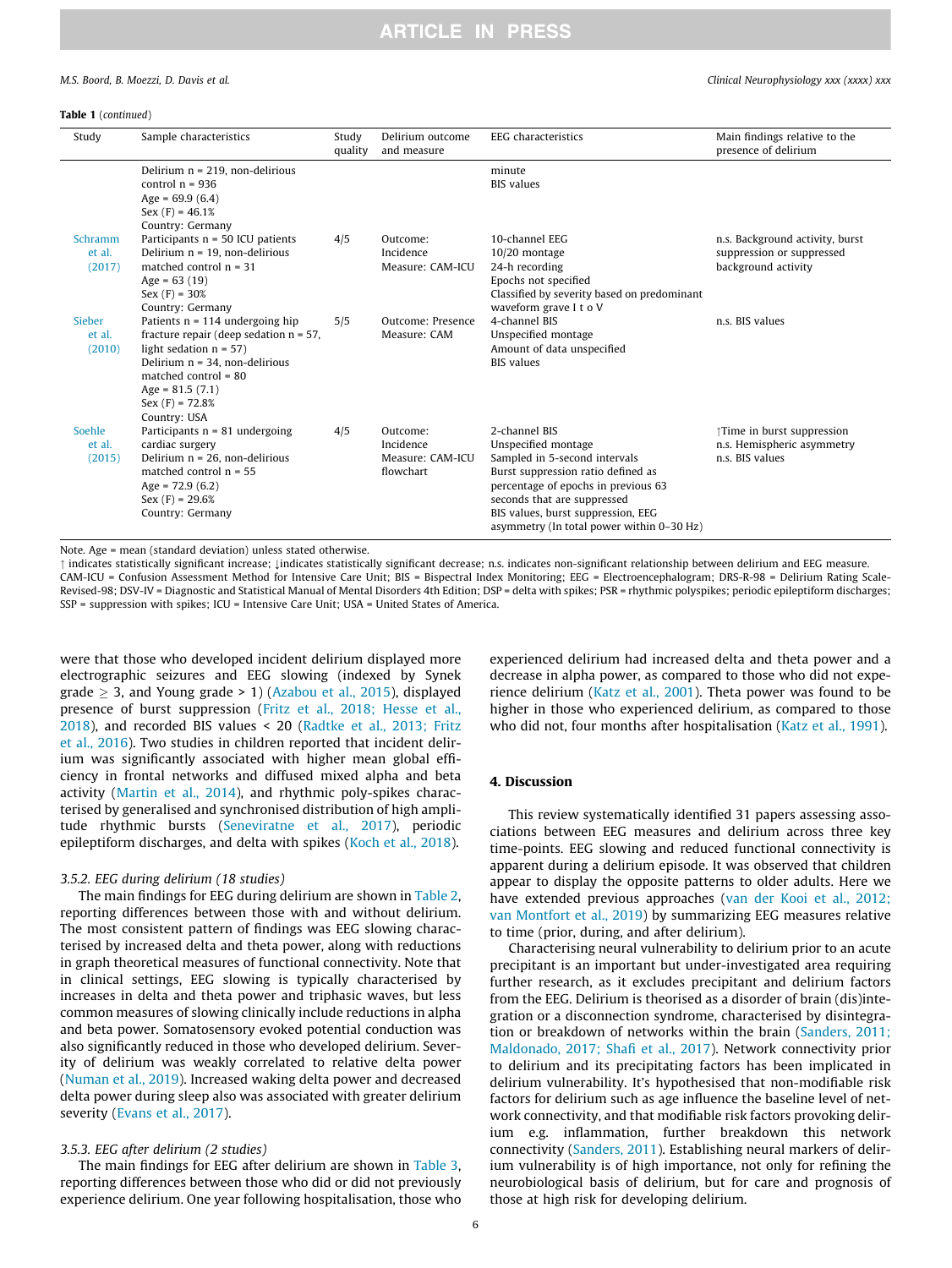## <span id="page-6-0"></span>M.S. Boord, B. Moezzi, D. Davis et al. **Clinical Neurophysiology xxx (xxxx)** xxx

## Table 2

Key study characteristics of studies measuring EEG during delirium.

| Study                                 | Sample characteristics                                                                                                                                                                                                        | Study<br>quality | Delirium<br>outcome and<br>measure                                              | EEG characteristics                                                                                                                                                                                                                                                                | Main findings<br>relative to the<br>presence of delirium                                 |
|---------------------------------------|-------------------------------------------------------------------------------------------------------------------------------------------------------------------------------------------------------------------------------|------------------|---------------------------------------------------------------------------------|------------------------------------------------------------------------------------------------------------------------------------------------------------------------------------------------------------------------------------------------------------------------------------|------------------------------------------------------------------------------------------|
| Evans et al.<br>(2017)                | Participants $n = 12$ post-<br>orthopaedic surgery<br>Delirium $n = 3$ , non-delirious<br>matched control $n = 9$<br>Age = $66.8(8.2)$<br>$Sex (F) = 41.7%$<br>Country: USA                                                   | 5/5              | Outcome:<br>Presence and<br>severity<br>Measure:<br>CAM-ICU<br>and DRS-R-<br>98 | PSG (electrodes and montage unspecified)<br>30-second epochs<br>Amount of data unspecified<br>Delta power (did not state is absolute or relative)                                                                                                                                  | ↑Waking delta<br>power, ↓Delta<br>during sleep                                           |
| Fleischmann<br>et al.<br>(2018)       | Participants $n = 376$<br>Delirium $n = 31$ , non-delirious<br>matched control $n = 345$<br>Age = $75.3(13.3)$<br>$Sex (F) = 38.8%$<br>Country: Germany                                                                       | 4/5              | Outcome:<br>Presence<br>Measure:<br>CAM-ICU                                     | EEG (electrode number unspecified)<br>$10/20$ montage<br>20-minute recording<br>10 second trials<br>F3-P4 electrode power                                                                                                                                                          | ↑Delta power                                                                             |
| Fleischmann<br>et al.<br>(2019)       | Participant $n = 543$<br>Delirium $n = 129$ , control with<br>normal EEG $n = 414$<br>Age = $73.6(13.9)$<br>Sex $(F) = 42.9%$<br>Country: Germany                                                                             | 4/5              | Outcome:<br>Presence<br>Measure:<br>DSM-V                                       | EEG (electrode number unspecified)<br>10/20 montage<br>20-minute recording<br>Data segmented into artefact free trials of 10,000 milliseconds<br>Theta, alpha, and beta functional connectivity (weighted phase<br>lag index)                                                      | Alpha<br>disconnectivity<br>Beta disconnectivity<br>Theta<br>hyperconnectivity           |
| Koponen<br>et al.<br>(1989)           | Participants $n = 70$<br>Delirium $n = 51$ , healthy controls<br>$n = 19$<br>Age = $73.8(7)$<br>$Sex(F) = 57.1%$<br>Country: Finland                                                                                          | 4/5              | Outcome:<br>Incidence<br>Measure:<br>DSM-III                                    | 16-channel EEG<br>$10/20$ montage<br>8-second epochs<br>1024 sample points<br>Relative delta, theta, and alpha power                                                                                                                                                               | ↑Delta power<br>↑ Theta power<br>$\downarrow$ Alpha power                                |
| <b>Matsushima</b><br>et al.<br>(1997) | Participants $n = 20$ admitted to<br>coronary care unit<br>Delirium $n = 10$ , non-delirious<br>matches control $n = 10$<br>Age = $53.1(6.4)$<br>$Sex (F) = 20%$<br>Country: Japan                                            | 4/5              | Outcome:<br>Presence<br>Measure:<br>DSM-III-R                                   | 16-channel EEG<br>10/20 montage<br>3-second time constant<br>Amount of data unspecified<br>Theta/alpha ratio calculated by ratio of output over time of theta<br>waves to alpha waves                                                                                              | ↑Theta/alpha ratio                                                                       |
| Numan et al.<br>(2017)                | Participants $n = 58$ post cardiac<br>surgery<br>Delirium $n = 18$ , non-delirious<br>matched control $n = 20$ ,<br>recovering from anaesthesia<br>$n = 20$<br>Age = $75.3(6.4)$<br>$Sex (F) = 51.7%$<br>Country: Netherlands | 3/5              | Outcome:<br>Presence<br>Measure:<br>DSM-IV-R<br>and CAM-<br>ICU                 | 21-channel EEG<br>$10/20$ montage<br>First four artefact free epochs of 8-seconds used<br>Spectral density, delta, alpha, and beta functional and directed<br>connectivity (phase lag index, phase transfer entropy, directed<br>phase transfer entropy and minimum spanning tree) | ↑Delta power<br>↓ Alpha power<br>↓ Functional<br>connectivity                            |
| Numan et al.<br>(2019)                | Participants $n = 159$ undergoing<br>surgery<br>Delirium n = 29, possible delirium<br>$n = 26$ , non-delirious matched<br>control $n = 104$<br>Age = $76.9(6.2)$<br>$Sex (F) = 33.3%$<br>Country: Netherlands                 | 5/5              | Outcome:<br>Presence and<br>severity<br>Measure:<br>DRS-R-98<br>and CAM-<br>ICU | 3-channel EEG<br>10/20 montage<br>5-minute recording<br>60 seconds artefact free data selected<br>Relative delta power                                                                                                                                                             | ↑Delta power<br>Weak correlation of<br>delta power and<br>delirium severity              |
| Plaschke<br>et al.<br>(2007)          | Participants n = 37 ICU patients<br>following surgery<br>Delirium $n = 17$ , no delirium<br>$n = 20$<br>Age = $63.6(11.6)$<br>$Sex (F) = 27%$<br>Country: Germany                                                             | 5/5              | Outcome:<br>Presence<br>Measure:<br>CAM-ICU                                     | 16-channel EEG<br>10/20 montage<br>Recorded for at least 10 minutes<br>4-second epochs<br>Relative theta, alpha, and beta power                                                                                                                                                    | ↑Theta power<br>L Alpha power<br>↓ Beta power                                            |
| Plaschke<br>et al.<br>(2010)          | Participants $n = 114$ post cardiac<br>surgery<br>Delirium $n = 32$ , non-delirious<br>matched control $n = 82$<br>Age = $69(8.9)$<br>$Sex (F) = 21.9%$<br>Country: Germany                                                   | 5/5              | Outcome:<br>Presence<br>Measure:<br>CAM-ICU                                     | 4-channel BIS<br>Unspecified montage<br>15-20-minute recording<br>5-minutes of artefact free data analysed<br>BIS values, relative theta and alpha power, and theta/alpha ratio                                                                                                    | ↑Theta power<br>$\downarrow$ Alpha power<br>$\uparrow$ Theta/alpha ratio<br>↓ BIS values |
| Reischies<br>et al.<br>(2005)         | Participants $n = 12$ with major<br>depressive disorder, control = $0$<br>Delirium $n = 12$<br>Age = $56.7(9.4)$<br>$Sex (F) = 58.3%$<br>Country: Germany                                                                     | 3/5              | Outcome:<br>Presence<br>Measure:<br>ICD-10, DRS<br>and DSM-IV                   | 32-channel EEG<br>$10/20$ montage<br>20-minute recording<br>Twenty 2.1-second epochs<br>Absolute theta power                                                                                                                                                                       | ↑Theta power                                                                             |
| Schramm<br>et al.<br>(2012)           | Participants $n = 30$ (severe sepsis<br>$n = 5$ , septic shock $n = 25$ )<br>Delirium $n = 23$ , non-delirious                                                                                                                | 3/5              | Outcome:<br>Presence<br>Measure:                                                | 16-channel EEG<br>$10/20$ montage<br>Epochs or amount of data not specified                                                                                                                                                                                                        | n.s. EEG slowing                                                                         |

(continued on next page)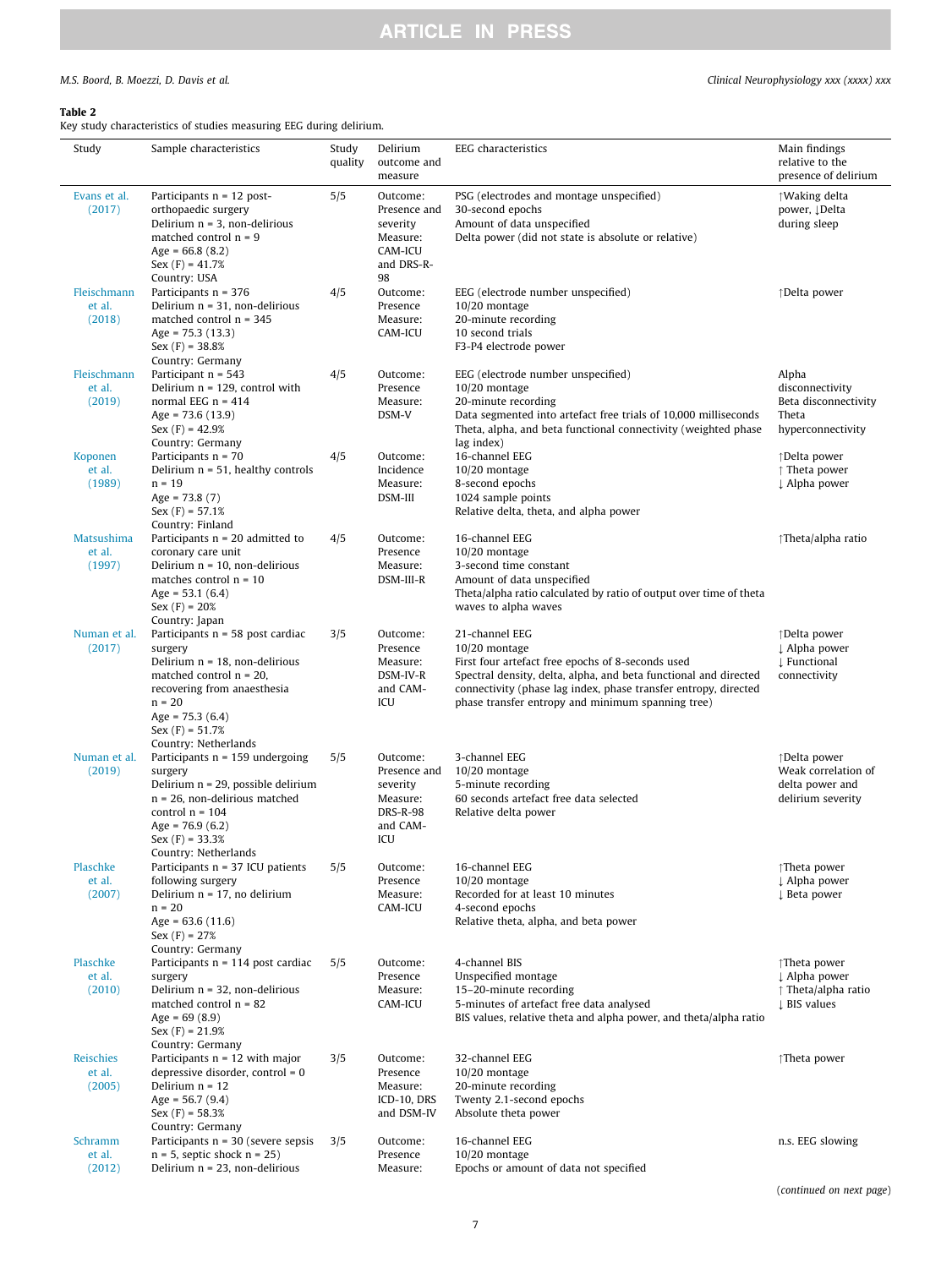#### M.S. Boord, B. Moezzi, D. Davis et al. Clinical Neurophysiology xxx (xxxx) xxx

#### Table 2 (continued)

| Study                                | Sample characteristics                                                                                                                                                                                                            | Study<br>quality | Delirium<br>outcome and<br>measure                               | EEG characteristics                                                                                                                                                                                                                                                            | Main findings<br>relative to the<br>presence of delirium                                |
|--------------------------------------|-----------------------------------------------------------------------------------------------------------------------------------------------------------------------------------------------------------------------------------|------------------|------------------------------------------------------------------|--------------------------------------------------------------------------------------------------------------------------------------------------------------------------------------------------------------------------------------------------------------------------------|-----------------------------------------------------------------------------------------|
| Soehle et al.                        | matched control $n = 6$<br>Age = $64(17)$<br>$Sex = unspecified$<br>Country: Germany<br>Participants $n = 81$ undergoing                                                                                                          | 5/5              | CAM-ICU<br>Outcome:                                              | Classified by severity based on predominant waveform grade I to<br>V<br>2-channel BIS                                                                                                                                                                                          | n.s. Burst                                                                              |
| (2015)                               | cardiac surgery<br>Delirium $n = 26$ , non-delirious<br>matched control $n = 55$<br>Age = $72.9(6.2)$<br>$Sex (F) = 29.6%$<br>Country: Germany                                                                                    |                  | Incidence<br>Measure:<br>CAM-ICU<br>flowchart                    | Unspecified montage<br>Sampled in 5-second intervals<br>Burst suppression ratio defined as percentage of epochs in<br>previous 63 seconds that are suppressed<br>BIS values, burst suppression, EEG asymmetry (In total power<br>within $0-30$ Hz)                             | suppression                                                                             |
| <b>Trzepacz</b><br>et al.<br>(1987)  | Participants $n = 40$ considered for 2/5<br>liver transplantation<br>Delirium $n = 12$ , non-delirious<br>control $n = 28$<br>Age: median = $40$ , range = $18-58$<br>$Sex (F) = 62.5%$<br>Country: USA                           |                  | Outcome:<br>Presence<br>Measure:<br>DSM-III                      | EEG (unspecified electrode number and montage)MDCS to<br>classify EEG abnormality<br>Epochs or amount of data unspecified                                                                                                                                                      | ↑Presence of<br>dysrhythmias<br>grades I to III                                         |
| <b>Trzepacz</b><br>et al.<br>(1988)  | Participants n = 108 considered<br>for liver transplantation<br>Delirium $n = 18$ , non-delirious<br>matched control $n = 90$<br>Age = $41(10.9)$<br>$Sex (F) = 64.8%$<br>Country: USA                                            | 4/5              | Outcome:<br>Presence<br>Measure:<br>DSM-III                      | 16 or 17-channel EEG<br>10/20 montage<br>MDCS to classify EEG abnormality<br>Epochs or amount of data unspecified                                                                                                                                                              | ↑Presence of<br>dysrhythmias<br>grades I to III                                         |
| <b>Trzepacz</b><br>et al.<br>(1989a) | Participants n = 247 considered<br>for liver transplantation<br>Delirium $n = 46$ , non-delirious<br>matched control $n = 201$<br>$Age = 41.3(11.1)$<br>$Sex (F) = 62.7%$<br>Country: USA                                         | 3/5              | Outcome:<br>Presence<br>Measure:<br>DSM-III                      | 16 or 17-channel EEG<br>10/20 montage<br>MDCS to classify EEG abnormality<br>Epochs or amount of data unspecified                                                                                                                                                              | ↑Presence of<br>dysrhythmias<br>grades I to III                                         |
| <b>Trzepacz</b><br>et al.<br>(1989b) | Participants $n = 46$ considered for<br>liver transplantation<br>Delirium $n = 23$ , non-delirious<br>matched control $n = 23$<br>$Age = 40.4(13.8)$<br>Sex $(F) = 52.2%$ reported for the<br>delirium group only<br>Country: USA | 4/5              | Outcome:<br>Presence<br>Measure:<br>DSM-III                      | 4-channel EEG<br>10/20 montage<br>Data recorded for 24-seconds of each ten minutes<br>Theta power (not stated whether absolute or relative), SEP,<br>PVEP, and BAEPs                                                                                                           | <b>Somatosensory</b><br>evoked potentials<br>n.s. BAEP responses<br>n.s. PVEP responses |
| van Dellen<br>et al.<br>(2014)       | Participants $n = 49$ post cardiac<br>surgery<br>Delirium $n = 25$ , non-delirious<br>matched control $n = 24$<br>Age = $75.1(7.6)$<br>$Sex (F) = 44.9%$<br>Country: Netherlands                                                  | 5/5              | Outcome:<br>Presence<br>Measure:<br>CAM-ICU<br>and DSM-IV        | 21-channel EEG<br>10/20 montage<br>30-minute recording<br>First four artefact free epochs of 8-seconds selected<br>Alpha and beta functional and directed connectivity (phase lag<br>index, directed phase lag index, clustering coefficient, path<br>length, small word index | <b>IFunctional</b><br>connectivity                                                      |
| van der Kooi<br>et al.<br>(2015)     | Participant $n = 56$ post<br>cardiothoracic surgery<br>Delirium $n = 28$ , non-delirious<br>matched controls $n = 28$<br>Age = $75.5(7.3)$<br>$Sex (F) = 42.9%$<br>Country: Netherlands                                           | 5/5              | Outcome:<br>Presence<br>Measure:<br>DSM-IV-TR<br>and CAM-<br>ICU | 21-channel EEG<br>$10/20$ montage<br>30-minute recording<br>First 60-seconds of artefact free data selected for eyes open and<br>eyes closed (15 eyes open derivations and 210 eyes closed<br>derivations)<br>Relative delta power                                             | ↑Delta power                                                                            |

Note. Age = mean (standard deviation) unless stated otherwise.

" indicates statistically significant increase; ; indicates statistically significant decrease; n.s. indicates non-significant relationship between delirium and EEG measure. CAM-ICU = Confusion Assessment Method for Intensive Care Unit; BIS = Bispectral Index Monitoring; EEG = Electroencephalogram; DRS-R-98 = Delirium Rating Scale-Revised-98; DRS = Delirium Rating Scale; DSM-III = Diagnostic and Statistical Manual of Mental Disorders 3rd Edition; DSV-IV = Diagnostic and Statistical Manual of Mental Disorders 4th Edition; DSM-IV-R = Diagnostic and Statistical Manual of Mental Disorders 4th Edition Text Revision; DSM-V = Diagnostic and Statistical Manual of Mental Disorders 5th Edition; ICD-10 = International Classification of Diseases and Related Health Problems 10th revision; SEP = Somatosensory Evoked Potential' BAEP = Brainstem Auditory Evoked Potential; PVEP = Pattern Visual Evoked Potential; USA = United States of America.

Epileptic processes were present in EEG recorded during sepsis and may be involved in the development of sepsis-induced delirium [\(Azabou et al., 2015\)](#page-9-0). It therefore may be beneficial to target and treat these processes. Cortical hyperexcitability was prominent in children who went on to develop delirium ([Koch et al.,](#page-10-0) [2018; Martin et al., 2014\)](#page-10-0), and may be a pathological mechanism. An interesting observation is that there appears to be an opposite pattern between children and adults (cortical hyperexcitability vs

slowing). However, no included study compared children and adults using the same measures to empirically assess this difference.

The effect size for minutes in burst suppression during an acute precipitant was small, and qualitative synthesis of studies using BIS measures was mixed. It has also been shown to have low to moderate sensitivity ([Soehle et al., 2015; Fritz et al., 2016](#page-11-0)). BIS is traditionally used as a measure of depth of anaesthesia [\(Myles](#page-10-0)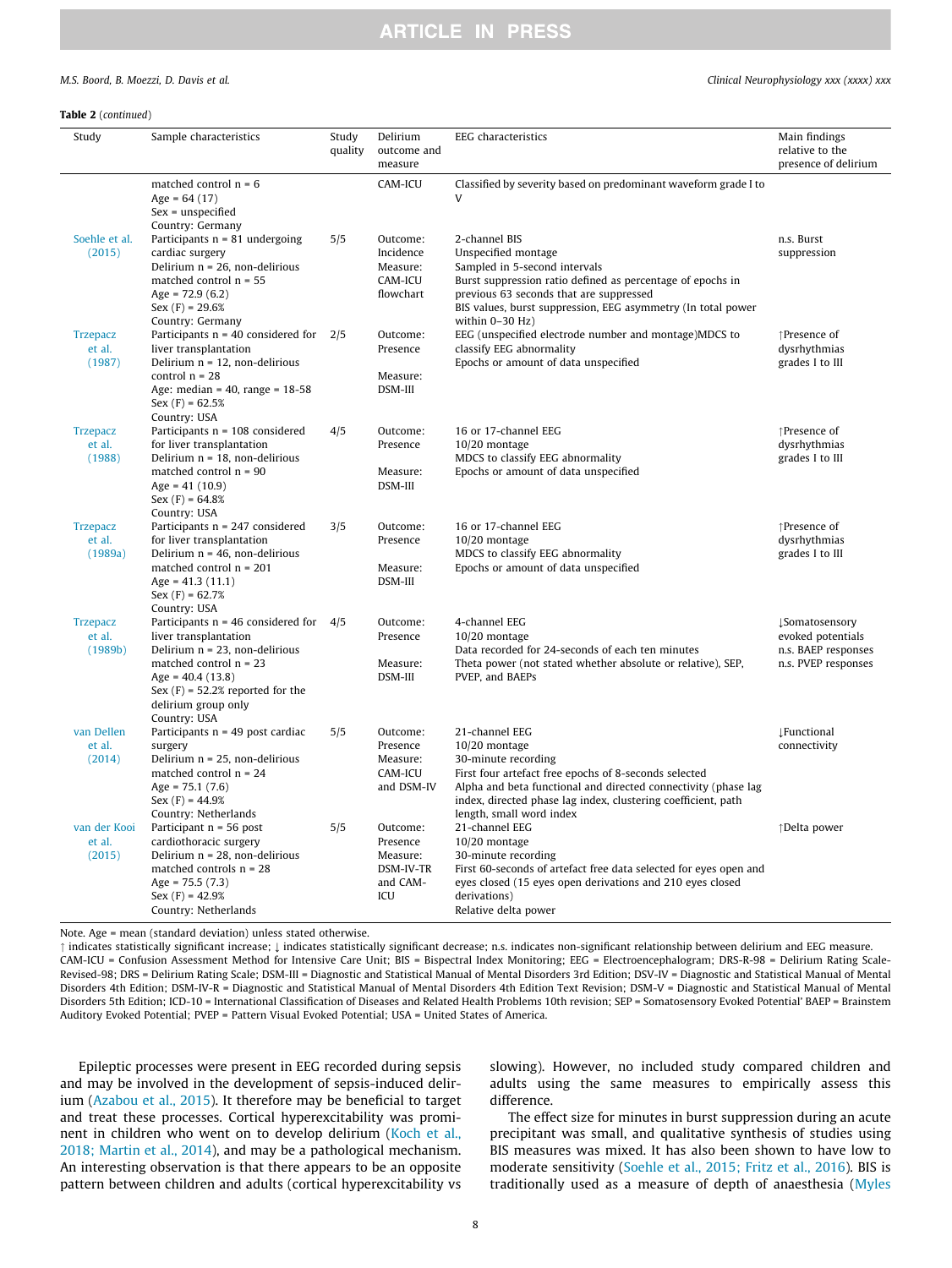#### <span id="page-8-0"></span>M.S. Boord, B. Moezzi, D. Davis et al. Clinical Neurophysiology xxx (xxxx) xxx

#### Table 3

Key study characteristics of studies measuring EEG after delirium.

| Study              | Sample characteristics                                                                                                                                                                                                  | Study<br>quality | Delirium<br>outcome and<br>measure                                          | <b>EEG</b> characteristics                                                                                                                | Main findings relative to the presence of<br>delirium                                                                             |
|--------------------|-------------------------------------------------------------------------------------------------------------------------------------------------------------------------------------------------------------------------|------------------|-----------------------------------------------------------------------------|-------------------------------------------------------------------------------------------------------------------------------------------|-----------------------------------------------------------------------------------------------------------------------------------|
| Katz et al. (1991) | Participants $n = 28$<br>Delirium $n = 10$ , no delirium (unclear<br>if healthy or matched control) $n = 18$<br>$Age = unspecified$<br>$Sex = unspecified$<br>Country: USA                                              | 1/5              | Outcome:<br>Presence<br>Measure:<br>Geriatric<br>psychiatrist<br>evaluation | 2-channel EEG<br>Unspecified epochs<br>Unspecified montage<br>Unspecified amount of data<br>Relative theta power                          | ↑Theta power in patients who experienced<br>delirium four months after hospitalisation                                            |
| Katz et al. (2001) | Participants $n = 47$ hospitalised<br>nursing home and congregate<br>apartment complex participants<br>Delirium $n = 12$ , non-delirious<br>matched control $n = 35$<br>Age = $84(7)$<br>$Sex(F) = 66%$<br>Country: USA | 3/5              | Outcome:<br>Presence<br>Measure:<br>DSM-III-R                               | 2-channel EEG<br>20 epochs (40 seconds)<br>Unspecified montage<br>Unspecified amount of data<br>Relative delta, theta, and<br>alpha power | ↑Delta and theta power and $\downarrow$ alpha power in<br>patients who experienced delirium one year<br>following hospitalisation |

Note. Age = mean (standard deviation) unless stated otherwise.

 $\uparrow$  indicates statistically significant increase and  $\downarrow$  indicates statistically significant decrease between delirium and EEG measure.

EEG = Electroencephalogram; DRS-R-98 = Delirium Rating Scale-Revised-98; DSM-III-R = Diagnostic and Statistical Manual of Mental Disorders 3rd Edition Revised; USA = United States of America.

[et al., 2004](#page-10-0)) but its use in the context of delirium should be taken cautiously ([Siddiqi et al., 2016](#page-11-0)). Various BIS software proprietary programs have shown poor relationships ([Ely et al., 2004\)](#page-10-0), and how BIS algorithms isolate and deconstruct EEG waveforms is commercial and cannot be scrutinised. Median time in burst suppression varied between 5 and 107 minutes across selected papers ([Andresen et al., 2014; Soehle et al., 2015; Fritz et al., 2016;](#page-9-0) [Muhlhofer et al., 2017](#page-9-0)). This variability is problematic, appearing as an unreliable measure, therefore lacking clinical utility. There is insufficient evidence to warrant the use of BIS in the context of delirium.

Notably, prior to delirium some papers capture effects of the precipitant and some do not. Different mechanisms are likely at play in these papers. EEG is known to be affected by a number of surgical factors such as anaesthesia ([Hagihira, 2015; Palanca](#page-10-0) [et al., 2017\)](#page-10-0), hypothermia ([Russ et al., 1987; Doi et al., 1997\)](#page-11-0), hypotension [\(Salerno et al., 1978](#page-11-0)), and ischaemia ([Florence et al.,](#page-10-0) [2004; Zhou et al., 2016\)](#page-10-0). These factors do not affect recordings prior to surgery, and thus teasing apart the effects of precipitant factors from vulnerability to delirium is of importance and should be assessed in future studies.

Delirium in adults was consistently associated with EEG slowing and reduced functional connectivity. Parallels between power and functional connectivity seemed apparent in the current review e.g. lower alpha power and lower alpha functional connectivity ([Numan et al., 2017\)](#page-10-0), and also in broader literature [\(Imperatori](#page-10-0) [et al., 2016; Chaturvedi et al., 2019\)](#page-10-0). During an episode of delirium, EEG slowing was evident. Alpha power was consistently reduced and has long had a strong role in mechanisms of attention and consciousness ([Palva and Palva, 2007\)](#page-10-0). Fluctuating disturbances in attention and consciousness is a core feature of delirium, and reductions in alpha power reflect this. Delta power was consistently increased, and is considered a pathological finding in adult EEG [\(Aminoff, 2012](#page-9-0)). Few studies investigated area under the receiver operative curve statistics for the discriminability of delta power for detecting delirium, but those that did showed high sensitivity and specificity ([van der Kooi et al., 2015; Fleischmann et al.,](#page-11-0) [2018; Numan et al., 2019\)](#page-11-0). Increased delta power has been associated with reduced cognitive function ([Jacobson et al., 1993;](#page-10-0) [Grunwald et al., 2001; Fernandez et al., 2002\)](#page-10-0), and may reflect the cognitive impairment commonly seen in delirium [\(Bickel](#page-10-0) [et al., 2008; Gleason et al., 2015](#page-10-0)). Somatosensory evoked potential conduction was also slowed in delirium compared to patients

without delirium, suggesting a possible subcortical component in delirium pathophysiology [\(Trzepacz et al., 1989a](#page-11-0)).

Measures of functional connectivity were consistently reduced in functional brain networks and suggest less integrated networks between brain regions. The findings of this review provide empirical support for the theory of network disintegration during delirium ([Sanders, 2011; van Dellen et al., 2014; Maldonado, 2017;](#page-11-0) [Shafi et al., 2017\)](#page-11-0). These patterns however may or may not coincide with the onset of delirium or vulnerability to delirium [\(van](#page-11-0) [Montfort et al., 2020](#page-11-0)), so studies need to measure functional connectivity prior to delirium to distinguish this. Very few studies included in this review actually recorded EEG prior to the effects of a precipitant and delirium.

Only two studies investigated long term effects of delirium on EEG, so no firm conclusion can be drawn. Notably, these studies were of relatively low quality. These findings of increased theta and delta power paralleled by decreased alpha activity may reflect the long-term cognitive impairments experienced after delirium ([Davis et al., 2012, 2017\)](#page-10-0), and also reveal the presence of EEG slowing even after delirium resolution. Tracking longitudinal brain activity after delirium should be of interest for future research.

#### 4.1. Limitations

This review was limited to studies conducted in English and is limited in geographic diversity, with most studies conducted in North America and Europe, and one study each from Australia, Finland, and Japan. Diagnostic criteria for delirium varied, mostly related to the year the study was published i.e. the DSM-III was published in 1980 and studies between 1980 and 2000 (conception of the DSM-IV) used the DSM-III criteria for delirium ([Kawa and](#page-10-0) [Giordano, 2012\)](#page-10-0). Method of delirium assessment and training also varied. The use of standardised tools is associated with higher delirium ascertainment [\(Greaves et al., 2019](#page-10-0)). Notably, 61% of the included studies used a standardised tool (CAM or CAM-ICU) to assess for delirium which is more sensitive than clinical criteria only. One study specifically utilised one subtype of delirium; hypoactive delirium [\(Numan et al., 2017\)](#page-10-0). The meta-analysis was limited by the small amount of studies included, and high heterogeneity.

Delirium has been called many names including encephalopathy, confusional state, and acute mental status change [\(Slooter](#page-11-0) [et al., 2020](#page-11-0)). We decided to search only for the term 'deliri\*' to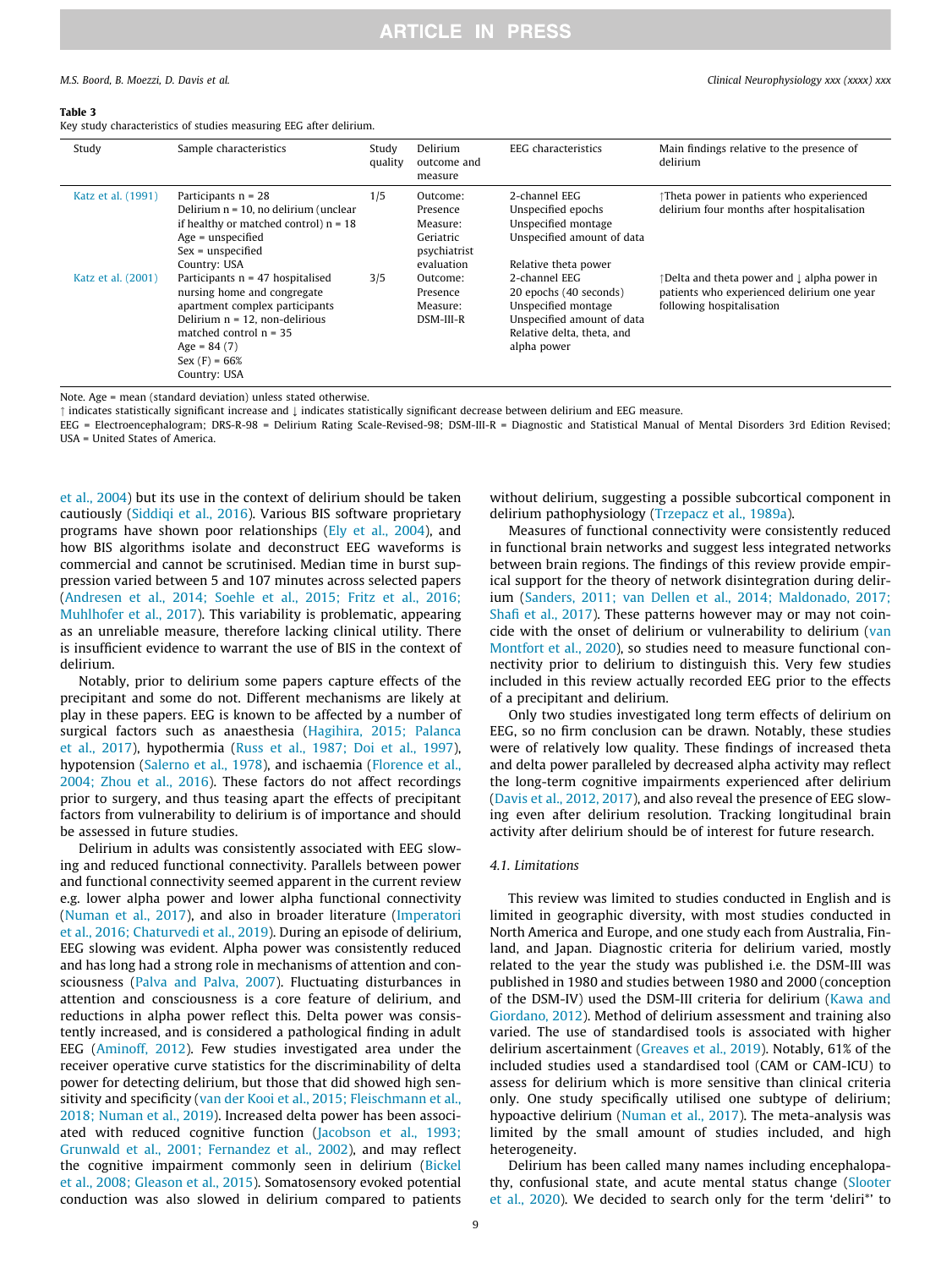<span id="page-9-0"></span>

identify studies specifically assessing delirium. This is due to delirium having precise DSM/ICD criteria. Studies were likely missed that used other terminology such as encephalopathy or acute confusion, however these studies do not reflect delirium specifically. [Slooter et al \(2020\)](#page-11-0) employed a modified Delphi method to generate recommendations on the nomenclature of delirium, acute encephalopathy, and similar terms. It was recommended that acute encephalopathy refer to a rapidly developing pathobiological brain process that can lead to subsyndromal delirium, delirium and coma; and that delirium refers to the cluster of clinical symptoms defined in the DSM or ICD ([Slooter et al., 2020\)](#page-11-0). It was also recommended that acute confusional state, acute brain dysfunction, acute brain failure, and altered mental status should not be used to describe delirium or encephalopathy [\(Slooter et al., 2020\)](#page-11-0).

Limitations to be considered regarding EEG is that in patients with hyperactive delirium, collecting EEG would be extremely difficult or impossible, so findings during delirium would likely be skewed towards patients with hypoactive delirium. Several approaches to assess functional connectivity exist and were included in this review. These measures feature different mathematical assumptions and can give dissimilar results ([Wang et al.,](#page-11-0) [2014\)](#page-11-0). Despite each having their own advantages and disadvantages [\(Wang et al., 2014; Tewarie et al., 2015; Bakhshayesh et al.,](#page-11-0) [2019\)](#page-11-0), the functional connectivity measures showed remarkably consistent patterns of association with delirium. One exception to this was reported by van [van Dellen et al. \(2014\)](#page-11-0) where they found that path length, but not small world index, differed significantly between delirious and non-delirious patients. Lastly, of the included studies assessing EEG during delirium in the intensive care unit, it should be acknowledged that this may represent different delirium aetiologies and symptomatologies, as compared to delirium seen on general wards.

#### 4.2. Implications and future research

With the current view of delirium being a disorder of reduced functional brain integration [\(Sanders, 2011; van Dellen et al.,](#page-11-0) [2014; Maldonado, 2017; Shafi et al., 2017\)](#page-11-0), and evidence for consistent functional network alterations in those at risk for delirium ([van Montfort et al., 2019](#page-11-0)), we suggest functional connectivity and graph theoretical measures as an appropriate method for quantifying measures of delirium. Cognitive functions are fundamentally related to the organisation of brain networks ([Sporns, 2014\)](#page-11-0), so measures of functional connectivity may provide useful markers of risk for delirium and provide valuable insight into pathophysiology. Non-modifiable risk factors for delirium including age, cognitive impairment, depression, and dementia are all associated with reductions in functional connectivity, and thus these patients have reduced baseline connectivity, which may be the key neurophysiological predisposition to delirium ([Sanders et al., 2011\)](#page-11-0). Studies controlling for known risk factors are crucial to investigate whether there is a standalone neural marker of vulnerability to delirium. We also encourage the use of ERPs; which surprisingly have not been utilised in previous literature. ERPs are particularly well suited to indexing attentional processes, a characteristic dysfunction of delirium. ERP abnormalities are a robust finding amongst other neuropsychiatric disorders and disorders of consciousness [\(Duncan et al., 2009; Kruiper et al., 2019\)](#page-10-0), and may reveal more insight into the pathophysiology of delirium and become a potential marker of risk and vulnerability to delirium.

There are similarities between EEG findings of this review in relation to delirium and sleep-related EEG i.e. slowing is a marker of sleep onset ([Fernandez et al., 2002](#page-10-0)). A recent exploratory study showed that slowing oscillatory activity lead to oscillations in blood volume, which draws cerebrospinal fluid in and out of the brain to clear metabolic waste ([Fultz et al., 2019\)](#page-10-0). The slow wave

sleep like behaviour seen in this review before and during delirium may be a mechanism of flushing metabolic waste. This may be agerelated, as older brains shift in frequency and show increased slowing [\(Ishii et al., 2017; Scally et al., 2018\)](#page-10-0), so an avenue for future research would be to differentiate these age and delirium specific mechanisms.

Lastly, only one study in the review utilised hypoactive delirium only ([Numan et al., 2017](#page-10-0)). It has been proposed that functional connectivity may differ and give rise to delirium subtypes ([Sanders, 2011](#page-11-0)), and so we highly encourage subtype differences to be explored and considered in future research, along with delirium severity and duration.

### 5. Conclusion

Delirium in adults is consistently associated with EEG slowing and reduced functional connectivity. In children however, these patterns appear to be opposite (i.e. increased functional connectivity and polyspike activity). EEG has great clinical utility in the context of delirium. EEG can index vulnerability to delirium, which may be able to flag patients at risk for developing delirium; and can target preventative measures to potentially cease the development of delirium or reduce its severity [\(Holt et al., 2013;](#page-10-0) [Inouye](#page-10-0) [et al., 1999](#page-10-0)). EEG also has potential in monitoring the fluctuating course of delirium at the time of an episode and the long-term effects on brain function once delirium has ceased. It is important for future research to focus on identifying patients at high risk for developing delirium, and tracking long-term consequences of delirium using EEG.

### Funding

MSB is supported by the University of South Australia Postgraduate Award. HADK is supported by a National Health and Medical Research Council Boosting Dementia Research Leadership Fellowship (GNT1135676). PJP is supported by a National Heart Foundation of Australia Future Leader Fellowship (FLF100412) and National Health and Medical Research Council Career Development Fellowship (GNT1161506). DD is supported by a Wellcome Trust Intermediate Clinical Fellowship (WT107467).

#### Declaration of Competing Interest

The authors declare that they have no known competing financial interests or personal relationships that could have appeared to influence the work reported in this paper.

#### Appendix A. Supplementary material

Supplementary data to this article can be found online at <https://doi.org/10.1016/j.clinph.2020.09.009>.

#### References

- American Psychiatric Association. Diagnostic and Statistical Manual of Mental Disorders, 5th Edition: DSM-5. United States: American Psychiatric Association; 2013.
- [Aminoff MJ. Chapter 3 electroencephalography: general principles and clinical](http://refhub.elsevier.com/S1388-2457(20)30482-X/h0010) [applications. In: Aminoff MJ, editor. Aminoff's Electrodiagnosis in Clinical](http://refhub.elsevier.com/S1388-2457(20)30482-X/h0010) [Neurology. 6th ed. London: W.B. Saunders; 2012. p. 37–84](http://refhub.elsevier.com/S1388-2457(20)30482-X/h0010).
- [Andresen JM, Girard TD, Pandharipande PP, Davidson MA, Ely EW, Watson PL. Burst](http://refhub.elsevier.com/S1388-2457(20)30482-X/h0015) [suppression on processed electroencephalography as a predictor of postcoma](http://refhub.elsevier.com/S1388-2457(20)30482-X/h0015) [delirium in mechanically ventilated ICU patients. Crit Care Med](http://refhub.elsevier.com/S1388-2457(20)30482-X/h0015) [2014;42:2244–51.](http://refhub.elsevier.com/S1388-2457(20)30482-X/h0015)
- [Azabou E, Magalhaes E, Braconnier A, Yahiaoui L, Moneger G, Heming N, et al. Early](http://refhub.elsevier.com/S1388-2457(20)30482-X/h0020) [standard electroencephalogram abnormalities predict mortality in septic](http://refhub.elsevier.com/S1388-2457(20)30482-X/h0020) [intensive care unit patients. PLoS One 2015;10 e0139969](http://refhub.elsevier.com/S1388-2457(20)30482-X/h0020).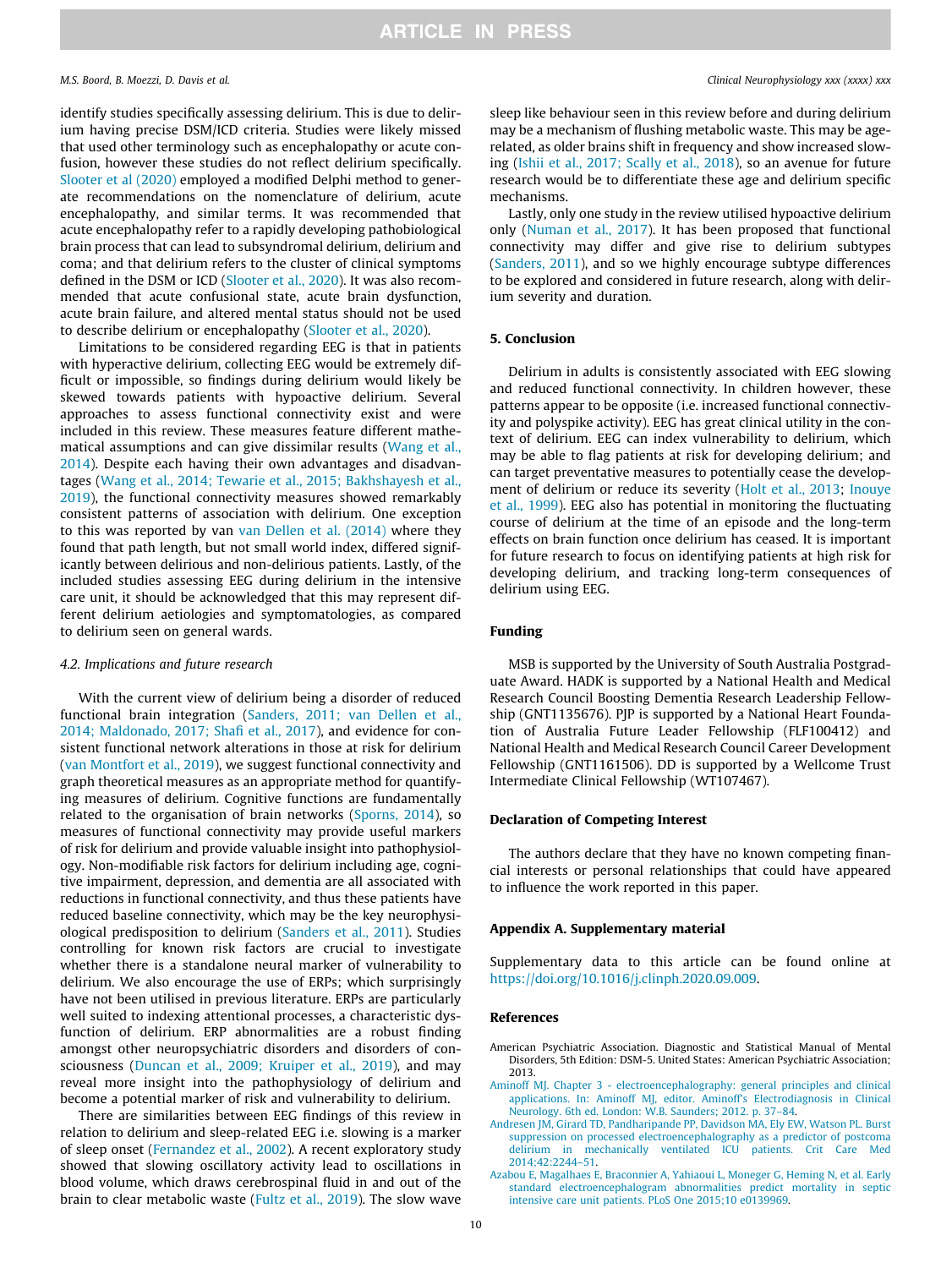<span id="page-10-0"></span>

- [Bakhshayesh H, Fitzgibbon SP, Janani AS, Grummett TS, Pope KJ. Detecting](http://refhub.elsevier.com/S1388-2457(20)30482-X/h0025) [synchrony in EEG: a comparative study of functional connectivity measures.](http://refhub.elsevier.com/S1388-2457(20)30482-X/h0025) [Comput Biol Med 2019;105:1–15](http://refhub.elsevier.com/S1388-2457(20)30482-X/h0025).
- [Bastos AM, Schoffelen JM. A tutorial review of functional connectivity analysis](http://refhub.elsevier.com/S1388-2457(20)30482-X/h0030) [methods and their interpretational pitfalls. Front Syst Neurosci 2015;9:175.](http://refhub.elsevier.com/S1388-2457(20)30482-X/h0030)
- [Bickel H, Gradinger R, Kochs E, Forstl H. High risk of cognitive and functional decline](http://refhub.elsevier.com/S1388-2457(20)30482-X/h0035) [after postoperative delirium. A three-year prospective study. Dement Geriatr](http://refhub.elsevier.com/S1388-2457(20)30482-X/h0035) [Cogn Disord 2008;26:26–31](http://refhub.elsevier.com/S1388-2457(20)30482-X/h0035).
- [Borenstein M, Hedges L, Higgins J, Rothstein H. Comprehensive meta-analysis](http://refhub.elsevier.com/S1388-2457(20)30482-X/h0040) [version 3. Englewood, NJ: Biostat; 2013](http://refhub.elsevier.com/S1388-2457(20)30482-X/h0040).
- [Chaturvedi M, Bogaarts JG, Kozak VV, Hatz F, Gschwandtner U, Meyer A, et al. Phase](http://refhub.elsevier.com/S1388-2457(20)30482-X/h0045) [lag index and spectral power as QEEG features for identification of patients with](http://refhub.elsevier.com/S1388-2457(20)30482-X/h0045) [mild cognitive impairment in Parkinson's disease. Clin Neurophysiol](http://refhub.elsevier.com/S1388-2457(20)30482-X/h0045) [2019;130:1937–44](http://refhub.elsevier.com/S1388-2457(20)30482-X/h0045).
- [Davis DHJ, Muniz-Terrera G, Keage HAD, Stephan BCM, Fleming J, Ince PG, et al.](http://refhub.elsevier.com/S1388-2457(20)30482-X/h0050) [Association of delirium with cognitive decline in late life: a neuropathologic](http://refhub.elsevier.com/S1388-2457(20)30482-X/h0050) [study of 3 population-based cohort studies. JAMA Psychiatry 2017;74:244–51](http://refhub.elsevier.com/S1388-2457(20)30482-X/h0050).
- [Davis DHJ, Muniz Terrera G, Keage HAD, Rahkonen T, Oinas M, Matthews FE, et al.](http://refhub.elsevier.com/S1388-2457(20)30482-X/h0055) [Delirium is a strong risk factor for dementia in the oldest-old: a population](http://refhub.elsevier.com/S1388-2457(20)30482-X/h0055)[based cohort study. Brain 2012;135:2809–16](http://refhub.elsevier.com/S1388-2457(20)30482-X/h0055).
- [Doi M, Gajraj RJ, Mantzaridis H, Kenny GN. Effects of cardiopulmonary bypass and](http://refhub.elsevier.com/S1388-2457(20)30482-X/h0060) [hypothermia on electroencephalographic variables. Anaesthesia](http://refhub.elsevier.com/S1388-2457(20)30482-X/h0060) [1997;52:1048–55.](http://refhub.elsevier.com/S1388-2457(20)30482-X/h0060)
- [Duncan CC, Barry RJ, Connolly JF, Fischer C, Michie PT, Naatanen R, et al. Event](http://refhub.elsevier.com/S1388-2457(20)30482-X/h0065)[related potentials in clinical research: guidelines for eliciting, recording, and](http://refhub.elsevier.com/S1388-2457(20)30482-X/h0065) [quantifying mismatch negativity, P300, and N400. Clin Neurophysiol](http://refhub.elsevier.com/S1388-2457(20)30482-X/h0065) [2009;120:1883–908](http://refhub.elsevier.com/S1388-2457(20)30482-X/h0065).
- [Ely EW, Truman B, Manzi DJ, Sigl JC, Shintani A, Bernard GR. Consciousness](http://refhub.elsevier.com/S1388-2457(20)30482-X/h0070) [monitoring in ventilated patients: bispectral EEG monitors arousal not](http://refhub.elsevier.com/S1388-2457(20)30482-X/h0070) [delirium. Intensive Care Med 2004;30:1537–43](http://refhub.elsevier.com/S1388-2457(20)30482-X/h0070).
- European Delirium A, American Delirium S. The DSM-5 criteria, level of arousal and delirium diagnosis: inclusiveness is safer. BMC Med 2014;12:141.
- [Evans JL, Nadler JW, Preud'homme XA, Fang E, Daughtry RL, Chapman JB, et al. Pilot](http://refhub.elsevier.com/S1388-2457(20)30482-X/h0080) [prospective study of post-surgery sleep and EEG predictors of post-operative](http://refhub.elsevier.com/S1388-2457(20)30482-X/h0080) [delirium. Clin Neurophysiol 2017;128:1421–5](http://refhub.elsevier.com/S1388-2457(20)30482-X/h0080).
- [Fernandez A, Maestu F, Amo C, Gil P, Fehr T, Wienbruch C, et al. Focal](http://refhub.elsevier.com/S1388-2457(20)30482-X/h0085) [temporoparietal slow activity in Alzheimer's disease revealed by](http://refhub.elsevier.com/S1388-2457(20)30482-X/h0085) [magnetoencephalography. Biol Psychiatry 2002;52:764–70](http://refhub.elsevier.com/S1388-2457(20)30482-X/h0085).
- Fernandez A, Maetsu F, Amo C, Gil P, Fehr T, Wienbruch C, et al. Focal temporoparietal slow activity in Alzheimer's disease revealed by magnetoencephalography. Biol Psychiatry 2002;52(7):764–70. [https://doi.org/](https://doi.org/10.1016/s0006-3223(02)01366-5) [10.1016/s0006-3223\(02\)01366-5](https://doi.org/10.1016/s0006-3223(02)01366-5).
- [Fleischmann R, Traenkner S, Kraft A, Schmidt S, Schreiber SJ, Brandt SA. Delirium is](http://refhub.elsevier.com/S1388-2457(20)30482-X/h0090) [associated with frequency band specific dysconnectivity in intrinsic](http://refhub.elsevier.com/S1388-2457(20)30482-X/h0090) [connectivity networks: preliminary evidence from a large retrospective pilot](http://refhub.elsevier.com/S1388-2457(20)30482-X/h0090) [case-control study. Pilot Feasibility Stud 2019;5:2](http://refhub.elsevier.com/S1388-2457(20)30482-X/h0090).
- [Fleischmann R, Trankner S, Bathe-Peters R, Ronnefarth M, Schmidt S, Schreiber SJ,](http://refhub.elsevier.com/S1388-2457(20)30482-X/h0095) [et al. Diagnostic performance and utility of quantitative EEG analyses in](http://refhub.elsevier.com/S1388-2457(20)30482-X/h0095) [delirium: confirmatory results from a large retrospective case-control study.](http://refhub.elsevier.com/S1388-2457(20)30482-X/h0095) [Clin EEG Neurosci 2018. 1550059418767584](http://refhub.elsevier.com/S1388-2457(20)30482-X/h0095).
- [Florence G, Guerit JM, Gueguen B. Electroencephalography \(EEG\) and](http://refhub.elsevier.com/S1388-2457(20)30482-X/h0100) [somatosensory evoked potentials \(SEP\) to prevent cerebral ischaemia in the](http://refhub.elsevier.com/S1388-2457(20)30482-X/h0100) [operating room. Neurophysiol Clin 2004;34:17–32.](http://refhub.elsevier.com/S1388-2457(20)30482-X/h0100)
- [Fritz BA, Kalarickal PL, Maybrier HR, Muench MR, Dearth D, Chen Y, et al.](http://refhub.elsevier.com/S1388-2457(20)30482-X/h0105) [Intraoperative electroencephalogram suppression predicts postoperative](http://refhub.elsevier.com/S1388-2457(20)30482-X/h0105) [delirium. Anesth Analg 2016;122:234–42.](http://refhub.elsevier.com/S1388-2457(20)30482-X/h0105) [Fritz BA, Maybrier HR, Avidan MS. Intraoperative electroencephalogram](http://refhub.elsevier.com/S1388-2457(20)30482-X/h0110)
- [suppression at lower volatile anaesthetic concentrations predicts](http://refhub.elsevier.com/S1388-2457(20)30482-X/h0110) [postoperative delirium occurring in the intensive care unit. Br J Anaesth](http://refhub.elsevier.com/S1388-2457(20)30482-X/h0110) [2018;121:241–8.](http://refhub.elsevier.com/S1388-2457(20)30482-X/h0110)
- [Fultz NE, Bonmassar G, Setsompop K, Stickgold RA, Rosen BR, Polimeni JR, et al.](http://refhub.elsevier.com/S1388-2457(20)30482-X/h0115) [Coupled electrophysiological, hemodynamic, and cerebrospinal fluid](http://refhub.elsevier.com/S1388-2457(20)30482-X/h0115) [oscillations in human sleep. Science 2019;366:628.](http://refhub.elsevier.com/S1388-2457(20)30482-X/h0115)
- [Gleason LJ, Schmitt EM, Kosar CM, Tabloski P, Saczynski JS, Robinson T, et al. Effect](http://refhub.elsevier.com/S1388-2457(20)30482-X/h0120) [of delirium and other major complications after elective surgery in older adults.](http://refhub.elsevier.com/S1388-2457(20)30482-X/h0120) [JAMA Surg 2015;150:1134–40](http://refhub.elsevier.com/S1388-2457(20)30482-X/h0120).
- [Greaves D, Psaltis PJ, Ross TJ, Davis D, Smith AE, Boord MS, et al. Cognitive outcomes](http://refhub.elsevier.com/S1388-2457(20)30482-X/h0125) [following coronary artery bypass grafting: a systematic review and meta](http://refhub.elsevier.com/S1388-2457(20)30482-X/h0125)[analysis of 91,829 patients. Int J Cardiol 2019;289:43–9.](http://refhub.elsevier.com/S1388-2457(20)30482-X/h0125)
- [Grunwald M, Busse F, Hensel A, Kruggel F, Riedel-Heller S, Wolf H, et al. Correlation](http://refhub.elsevier.com/S1388-2457(20)30482-X/h0130) [between cortical theta activity and hippocampal volumes in health, mild](http://refhub.elsevier.com/S1388-2457(20)30482-X/h0130) [cognitive impairment, and mild dementia. J Clin Neurophysiol 2001;18:178–84](http://refhub.elsevier.com/S1388-2457(20)30482-X/h0130).
- [Hagihira S. Changes in the electroencephalogram during anaesthesia and their](http://refhub.elsevier.com/S1388-2457(20)30482-X/h0135) [physiological basis. BJA Br J Anaesth 2015;115:i27–31](http://refhub.elsevier.com/S1388-2457(20)30482-X/h0135).

[Haidich AB. Meta-analysis in medical research. Hippokratia 2010;14:29–37](http://refhub.elsevier.com/S1388-2457(20)30482-X/h0140).

- [Hesse S, Kreuzer M, Hight D, Gaskell A, Devari P, Singh D, et al. Association of](http://refhub.elsevier.com/S1388-2457(20)30482-X/h0145) [electroencephalogram trajectories during emergence from anaesthesia with](http://refhub.elsevier.com/S1388-2457(20)30482-X/h0145) [delirium in the post-anaesthesia care unit: an early sign of postoperative](http://refhub.elsevier.com/S1388-2457(20)30482-X/h0145) [complications. Br J Anaesth 2018](http://refhub.elsevier.com/S1388-2457(20)30482-X/h0145).
- [Higgins JPT, Thompson SG, Deeks JJ, Altman DG. Measuring inconsistency in meta](http://refhub.elsevier.com/S1388-2457(20)30482-X/h0150)[analyses. BMJ 2003;327:557–60](http://refhub.elsevier.com/S1388-2457(20)30482-X/h0150).
- Higgins JPT, Thomas J, Chandler J, Cumpston M, Li T, Page MJ, Welch VA, editors. Cochrane Handbook for Systematic Reviews of Interventions version 6.0 (updated July 2019). Cochrane; 2019. Available from [www.training.cochrane.](http://www.training.cochrane.org/handbook) [org/handbook.](http://www.training.cochrane.org/handbook)
- Holt R, Young J, Heseltine D. Effectiveness of a multi-component intervention to reduce delirium incidence in elderly care wards. Age Ageing 2013;42(6):721–7.  $\cdot$ //doi.org/10.1093/ageing/aft120
- [Hosokawa K, Gaspard N, Su F, Oddo M, Vincent JL, Taccone FS. Clinical](http://refhub.elsevier.com/S1388-2457(20)30482-X/h0160) [neurophysiological assessment of sepsis-associated brain dysfunction: a](http://refhub.elsevier.com/S1388-2457(20)30482-X/h0160) [systematic review. Crit Care 2014;18:674.](http://refhub.elsevier.com/S1388-2457(20)30482-X/h0160)
- [Im CH. Basics of EEG: generation, acquisition, and applications of EEG. In: Im C-H,](http://refhub.elsevier.com/S1388-2457(20)30482-X/h0165) [editor. Computational EEG Analysis: Methods and](http://refhub.elsevier.com/S1388-2457(20)30482-X/h0165) [Applications. Singapore: Springer Singapore; 2018. p. 3–11.](http://refhub.elsevier.com/S1388-2457(20)30482-X/h0165)
- [Imperatori C, Della Marca G, Brunetti R, Carbone GA, Massullo C, Valenti EM, et al.](http://refhub.elsevier.com/S1388-2457(20)30482-X/h0170) [Default Mode Network alterations in alexithymia: an EEG power spectra and](http://refhub.elsevier.com/S1388-2457(20)30482-X/h0170) [connectivity study. Sci Rep 2016;6:36653](http://refhub.elsevier.com/S1388-2457(20)30482-X/h0170).
- Inouye S, Bogardus ST, Charpentier PA, Leo-Summers L, Acampora D, Holford TR. A Multicomponent Intervention to Prevent Delirium in Hospitalized Older Patients. N Engl J Med 1999;340(9):669–76. [https://doi.org/10.1056/](https://doi.org/10.1056/nejm199903043400901) [nejm199903043400901.](https://doi.org/10.1056/nejm199903043400901)
- [Ishii R, Canuet L, Aoki Y, Hata M, Iwase M, Ikeda S, et al. Healthy and pathological](http://refhub.elsevier.com/S1388-2457(20)30482-X/h0175) [brain aging: from the perspective of oscillations, functional connectivity, and](http://refhub.elsevier.com/S1388-2457(20)30482-X/h0175) [signal complexity. Neuropsychobiology 2017;75:151–61.](http://refhub.elsevier.com/S1388-2457(20)30482-X/h0175)
- [Jacobson SA, Leuchter AF, Walter DO, Weiner H. Serial quantitative EEG among](http://refhub.elsevier.com/S1388-2457(20)30482-X/h0180) [elderly subjects with delirium. Biol Psychiatry 1993;34:135–40.](http://refhub.elsevier.com/S1388-2457(20)30482-X/h0180)
- [Katz IR, Curyto KJ, TenHave T, Mossey J, Sands L, Kallan MJ. Validating the diagnosis](http://refhub.elsevier.com/S1388-2457(20)30482-X/h0185) [of delirium and evaluating its association with deterioration over a one-year](http://refhub.elsevier.com/S1388-2457(20)30482-X/h0185) [period. Am J Geriatr Psychiatry 2001;9:148–59.](http://refhub.elsevier.com/S1388-2457(20)30482-X/h0185)
- [Katz IR, Mossey J, Sussman N, Muenz L, Harner R, Curlik S, et al. Bedside clinical and](http://refhub.elsevier.com/S1388-2457(20)30482-X/h0190) [electrophysiological assessment: assessment of change in vulnerable patients.](http://refhub.elsevier.com/S1388-2457(20)30482-X/h0190) [Int Psychogeriatr 1991;3:289–300.](http://refhub.elsevier.com/S1388-2457(20)30482-X/h0190)
- [Kawa S, Giordano J. A brief historicity of the Diagnostic and Statistical Manual of](http://refhub.elsevier.com/S1388-2457(20)30482-X/h0195) [Mental Disorders: Issues and implications for the future of psychiatric canon](http://refhub.elsevier.com/S1388-2457(20)30482-X/h0195) [and practice. Philos Ethics Humanit Med 2012;7:2](http://refhub.elsevier.com/S1388-2457(20)30482-X/h0195).
- [Kiely DK, Marcantonio ER, Inouye SK, Shaffer ML, Bergmann MA, Yang FM, et al.](http://refhub.elsevier.com/S1388-2457(20)30482-X/h0200) [Persistent delirium predicts greater mortality. J Am Geriatr Soc 2009;57:55–61](http://refhub.elsevier.com/S1388-2457(20)30482-X/h0200).
- [Koch S, Rupp L, Prager C, Wernecke KD, Kramer S, Fahlenkamp A, et al. Emergence](http://refhub.elsevier.com/S1388-2457(20)30482-X/h0205) [delirium in children is related to epileptiform discharges during anaesthesia](http://refhub.elsevier.com/S1388-2457(20)30482-X/h0205) induction: an observational study. Eur J Anaesthesiol 2018;35:929-36.
- Koponen H, Partanen J, Pääkkönen A, Mattila E, Riekkinen PJ. EEG spectral analysis in delirium. J Neurol Neurosurg Psychiatry 1989;52(8):980-5. https://doi. [10.1136/jnnp.52.8.980.](https://doi.org/10.1136/jnnp.52.8.980)
- [Kruiper C, Fagerlund B, Nielsen MO, During S, Jensen MH, Ebdrup BH, et al.](http://refhub.elsevier.com/S1388-2457(20)30482-X/h0210) [Associations between P3a and P3b amplitudes and cognition in antipsychotic](http://refhub.elsevier.com/S1388-2457(20)30482-X/h0210)[naive first-episode schizophrenia patients. Psychol Med 2019;49:868–75.](http://refhub.elsevier.com/S1388-2457(20)30482-X/h0210)
- [Liberati A, Altman DG, Tetzlaff J, Mulrow C, Gøtzsche PC, Ioannidis JPA, et al. The](http://refhub.elsevier.com/S1388-2457(20)30482-X/h0215) [PRISMA statement for reporting systematic reviews and meta-analyses of](http://refhub.elsevier.com/S1388-2457(20)30482-X/h0215) [studies that evaluate health care interventions: explanation and elaboration.](http://refhub.elsevier.com/S1388-2457(20)30482-X/h0215) [PLOS Med 2009;6 e1000100](http://refhub.elsevier.com/S1388-2457(20)30482-X/h0215).
- Maldonado JR. Delirium pathophysiology: an updated hypothesis of the etiology of acute brain failure. Int J Geriatr Psychiatry 2017;33(11):1428–57. [https://doi.](https://doi.org/10.1002/gps.4823) [org/10.1002/gps.4823.](https://doi.org/10.1002/gps.4823)
- [Martin JC, Liley DT, Harvey AS, Kuhlmann L, Sleigh JW, Davidson AJ. Alterations in](http://refhub.elsevier.com/S1388-2457(20)30482-X/h0225) [the functional connectivity of frontal lobe networks preceding emergence](http://refhub.elsevier.com/S1388-2457(20)30482-X/h0225) [delirium in children. Anesthesiology 2014;121:740–52](http://refhub.elsevier.com/S1388-2457(20)30482-X/h0225).
- Moola S, Munn Z, Tufanaru C, Aromataris E, Sears K, Sftec R, et al. Chapter 7: Systematic reviews of etiology and risk. Joanna Briggs Institute Reviewers Manual: The Joanna Briggs Institute, 2017; 2017.
- [Muhlhofer WG, Zak R, Kamal T, Rizvi B, Sands LP, Yuan M, et al. Burst-suppression](http://refhub.elsevier.com/S1388-2457(20)30482-X/h0235) [ratio underestimates absolute duration of electroencephalogram suppression](http://refhub.elsevier.com/S1388-2457(20)30482-X/h0235) [compared with visual analysis of intraoperative electroencephalogram. Bri J](http://refhub.elsevier.com/S1388-2457(20)30482-X/h0235) [Anaesth 2017;118:755–61](http://refhub.elsevier.com/S1388-2457(20)30482-X/h0235).
- [Myles PS, Leslie K, McNeil J, Forbes A, Chan MTV. Bispectral index monitoring to](http://refhub.elsevier.com/S1388-2457(20)30482-X/h0240) [prevent awareness during anaesthesia: the B-Aware randomised controlled](http://refhub.elsevier.com/S1388-2457(20)30482-X/h0240) [trial. Lancet 2004;363:1757–63](http://refhub.elsevier.com/S1388-2457(20)30482-X/h0240).
- [Numan T, Slooter AJC, van der Kooi AW, Hoekman AML, Suyker WJL, Stam CJ, et al.](http://refhub.elsevier.com/S1388-2457(20)30482-X/h0245) [Functional connectivity and network analysis during hypoactive delirium and](http://refhub.elsevier.com/S1388-2457(20)30482-X/h0245) [recovery from anesthesia. Clin Neurophysiol 2017;128:914–24.](http://refhub.elsevier.com/S1388-2457(20)30482-X/h0245)
- [Numan T, van den Boogaard M, Kamper AM, Rood PJT, Peelen LM, Slooter AJC, et al.](http://refhub.elsevier.com/S1388-2457(20)30482-X/h0250) [Delirium detection using relative delta power based on 1-minute single](http://refhub.elsevier.com/S1388-2457(20)30482-X/h0250)[channel EEG: a multicentre study. Br J Anaesth 2019;122:60–8](http://refhub.elsevier.com/S1388-2457(20)30482-X/h0250).
- [Palanca BJA, Avidan MS, Mashour GA. Human neural correlates of sevoflurane](http://refhub.elsevier.com/S1388-2457(20)30482-X/h0255)[induced unconsciousness. Br J Anaesth 2017;119:573–82.](http://refhub.elsevier.com/S1388-2457(20)30482-X/h0255)
- [Palva S, Palva JM. New vistas for alpha-frequency band oscillations. Trends Neurosci](http://refhub.elsevier.com/S1388-2457(20)30482-X/h0260) [2007;30:150–8.](http://refhub.elsevier.com/S1388-2457(20)30482-X/h0260)
- Plaschke K, Fichtenkamm P, Schramm C, Hauth S, Martin E, Verch M, et al. Early postoperative delirium after open-heart cardiac surgery is associated with decreased bispectral EEG and increased cortisol and interleukin-6. Intensive Care Med 2010;36(12):2081–90. <https://doi.org/10.1007/s00134-010-2004-4>.
- Plaschke K, Hill H, Engelhardt R, Thomas C, von Haken R, Scholz M, et al. EEG changes and serum anticholinergic activity measured in patients with delirium in the intensive care unit. Anaesthesia 2007;62(12):1217-23. [https://doi.org/](https://doi.org/10.1111/j.1365-2044.2007.05255.x) [10.1111/j.1365-2044.2007.05255.x](https://doi.org/10.1111/j.1365-2044.2007.05255.x).
- [Radtke FM, Franck M, Lendner J, Kruger S, Wernecke KD, Spies CD. Monitoring depth](http://refhub.elsevier.com/S1388-2457(20)30482-X/h0265) [of anaesthesia in a randomized trial decreases the rate of postoperative](http://refhub.elsevier.com/S1388-2457(20)30482-X/h0265) [delirium but not postoperative cognitive dysfunction. Br J Anaesth 2013;110](http://refhub.elsevier.com/S1388-2457(20)30482-X/h0265) [\(Suppl 1\):i98–i105.](http://refhub.elsevier.com/S1388-2457(20)30482-X/h0265)
- Reischies FM, Neuhaus AH, Hansen ML, Mientus S, Mulert C, Gallinat J. Electrophysiological and neuropsychological analysis of a delirious state: The